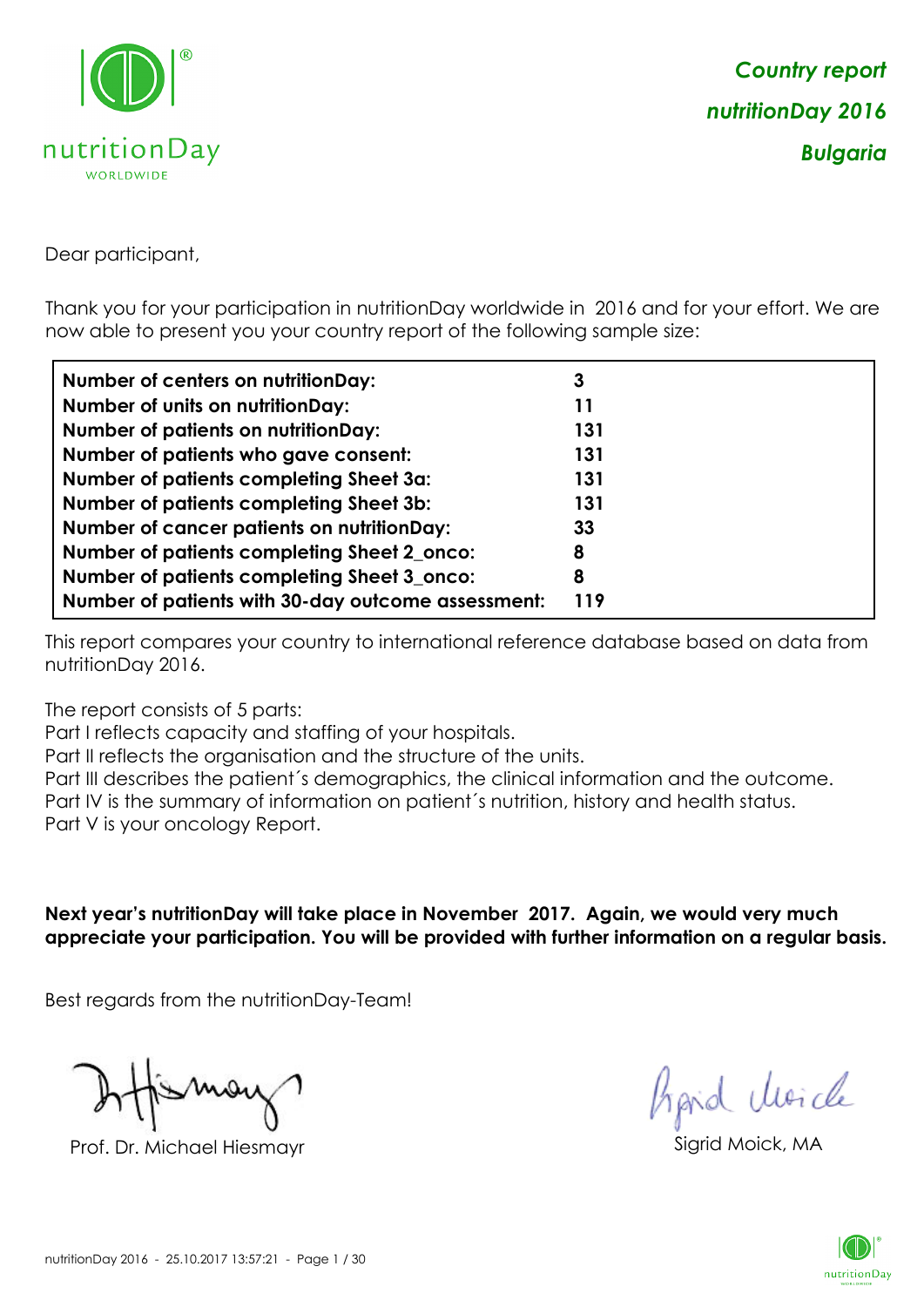# *I. Hospital capacity and staffing ("Hospital sheet"):*

|                                                                                    | <b>YOUR RESULTS</b> | <b>REFERENCE RESULTS</b> |
|------------------------------------------------------------------------------------|---------------------|--------------------------|
| 1. Total number of beds in hospital                                                | 466 [345-466]       | 305 [180-526]            |
|                                                                                    |                     |                          |
| 2. Total number of admissions in the hospital last year 22559 [13466-22559]        |                     | 17891 [8741-38415]       |
|                                                                                    |                     |                          |
| 3. Total number of staff in the hospital                                           |                     |                          |
| <b>Total medical doctors</b>                                                       | 323 [276-323]       | 162 [65-328]             |
| <b>Medical specialists</b>                                                         | 210 [206-238]       | 108 [44-210]             |
| Medical non-specialists                                                            | 122 [118-138]       | 35 [12-81]               |
| <b>Nurses</b>                                                                      | 406 [336-406]       | 346 [124-710]            |
| <b>Dieticians</b>                                                                  | $1[1-2]$            | $4[1-8]$                 |
| <b>Nutritionists</b>                                                               | $1[1-2]$            | $1[0-4]$                 |
| Pharmacists                                                                        | $6[6-6]$            | $6[3-14]$                |
| Kitchen staff                                                                      | 10 [6-10]           | 28 [11-55]               |
|                                                                                    |                     |                          |
| <b>Full time equivalent</b>                                                        |                     |                          |
| <b>Total medical doctors</b>                                                       | 229 [229-229]       | 126 [56-296]             |
| <b>Medical specialists</b>                                                         | 265 [265-265]       | 88 [44-210]              |
| Medical non-specialists                                                            | 154 [154-154]       | 33 [11-83]               |
| <b>Nurses</b>                                                                      | 265 [265-265]       | 317 [123-726]            |
| <b>Dieticians</b>                                                                  | $1[1-1]$            | $4[1-7]$                 |
| <b>Nutritionists</b>                                                               | $2[2-2]$            | $1[0-4]$                 |
| Pharmacists                                                                        | $6[6-6]$            | $5 [2 - 11]$             |
| Kitchen staff                                                                      | $2[2-2]$            | 25 [12-50]               |
|                                                                                    |                     |                          |
| 4. Does the hospital have a nutrition care strategy?                               | 2 (66.7%) Yes       | 269 (76.0%) Yes          |
|                                                                                    |                     |                          |
| 5. Which nutrition-related standards or routine activities exist in your hospital? |                     |                          |
| Nutrition training is available                                                    | 2 (66.7%) Yes       | 226 (63.8%) Yes          |
| Nutrition steering committee is available                                          | 1 (33.3%) Yes       | 207 (58.5%) Yes          |
| Quality indicators are recorded and reported to national<br>or regional level      |                     | 139 (39.3%) Yes          |
| Quality indicators are used for internal benchmarking                              |                     | 171 (48.3%) Yes          |
| Patient feedback about food and food service is collected<br>using a questionnaire | 1 (33.3%) Yes       | 250 (70.6%) Yes          |
| None                                                                               | 2 (66.7%) Yes       | 30 (8.5%) Yes            |
| No answer given                                                                    |                     |                          |

### **6. Which codes are available /routinely used in your hospital for billing and reimbursement purposes?**

| Codes available            |               |                 |
|----------------------------|---------------|-----------------|
| <b>Nutrition Support</b>   | 1 (33.3%) Yes | 175 (49.4%) Yes |
| Oral nutrition supplements | 1 (33.3%) Yes | 141 (39.8%) Yes |

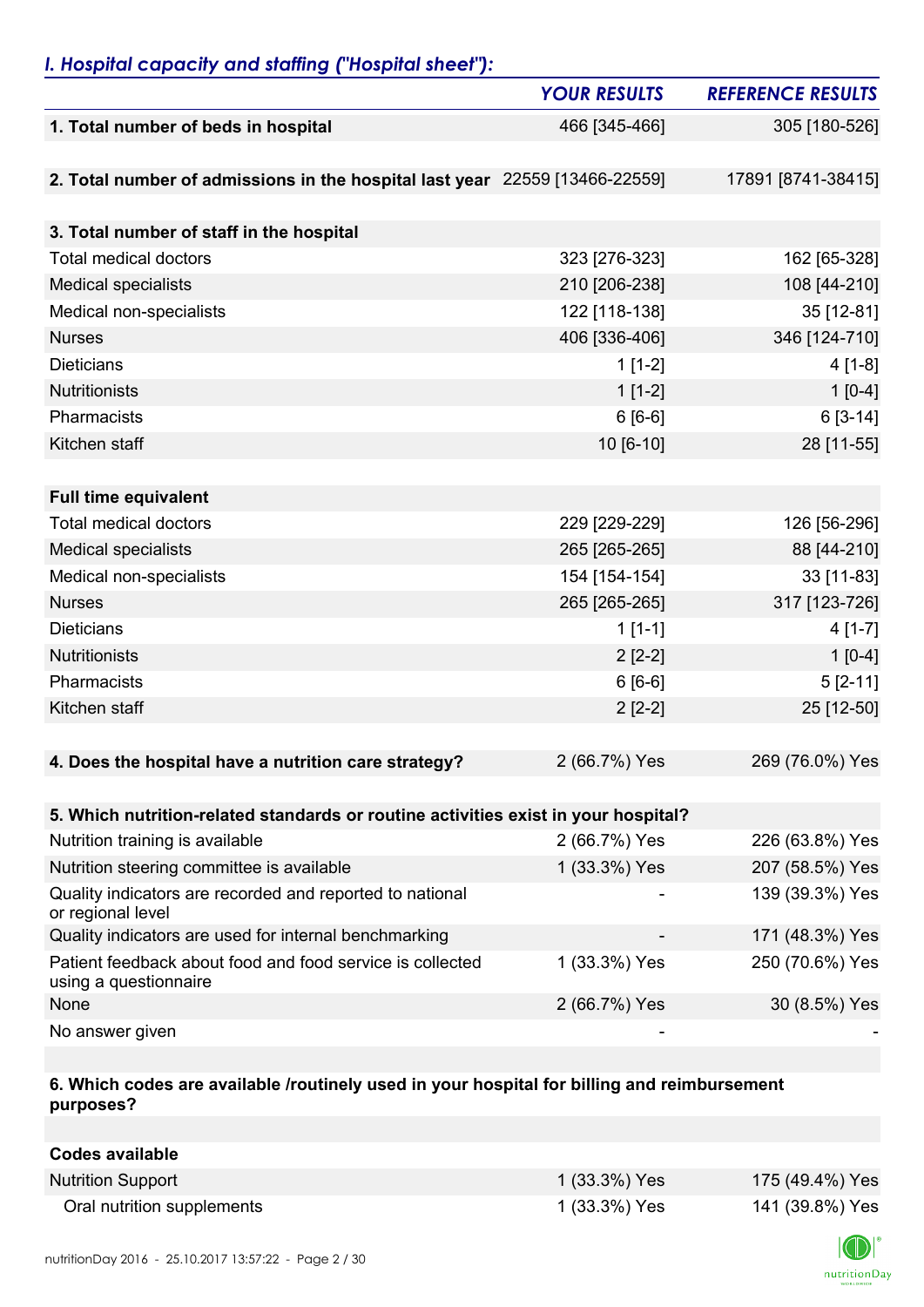| Parenteral nutrition                                      | 1 (33.3%) Yes | 202 (57.1%) Yes |
|-----------------------------------------------------------|---------------|-----------------|
| <b>Enteral nutrition</b>                                  |               | 167 (47.2%) Yes |
| Dietary counseling                                        |               | 120 (33.9%) Yes |
| Specific dietary interventions                            | 1 (33.3%) Yes | 104 (29.4%) Yes |
| Screening for malnutrition                                |               | 88 (24.9%) Yes  |
| <b>Risk of malnutrition</b>                               |               | 90 (25.4%) Yes  |
| Malnutrition (in general)                                 | 2 (66.7%) Yes | 170 (48.0%) Yes |
| Severity of malnutrition (i.e. mild, moderate, severe)    |               | 154 (43.5%) Yes |
| No information available from billing/finance/controlling | 1 (33.3%) Yes | 55 (15.5%) Yes  |
| No answer given                                           |               | 28 (7.9%)       |
|                                                           |               |                 |
| <b>Codes routinely used</b>                               |               |                 |
| <b>Nutrition Support</b>                                  | 1 (33.3%) Yes | 139 (39.3%) Yes |
| Oral nutrition supplements                                | 1 (33.3%) Yes | 111 (31.4%) Yes |
| Parenteral nutrition                                      | 1 (33.3%) Yes | 177 (50.0%) Yes |
| <b>Enteral nutrition</b>                                  | 1 (33.3%) Yes | 145 (41.0%) Yes |
| Dietary counseling                                        |               | 88 (24.9%) Yes  |
| Specific dietary interventions                            | 1 (33.3%) Yes | 84 (23.7%) Yes  |
| Screening for malnutrition                                |               | 68 (19.2%) Yes  |
| Risk of malnutrition                                      |               | 61 (17.2%) Yes  |
| Malnutrition (in general)                                 | 2 (66.7%) Yes | 138 (39.0%) Yes |
| Severity of malnutrition (i.e. mild, moderate, severe)    |               | 126 (35.6%) Yes |
| No information available from billing/finance/controlling | 1 (33.3%) Yes | 68 (19.2%) Yes  |
| No answer given                                           |               | 42 (11.9%)      |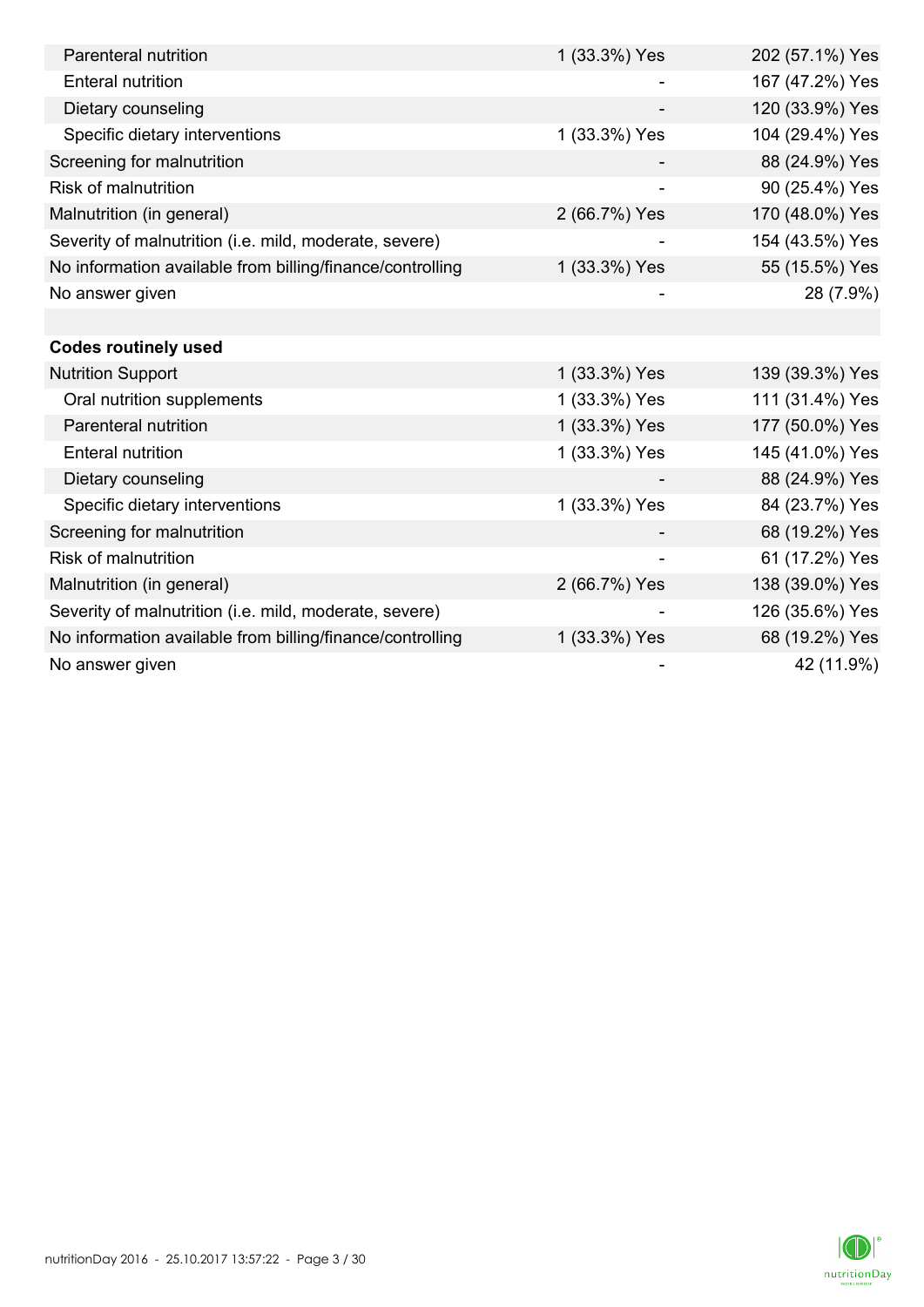# *II. Unit organisation and structures ("Sheet 1a/1b"):*

|                                                                       | <b>YOUR RESULTS</b> | <b>REFERENCE RESULTS</b> |
|-----------------------------------------------------------------------|---------------------|--------------------------|
|                                                                       |                     |                          |
| Internal Medicine / General                                           |                     | 92 (20.0%)               |
| Internal Medicine / Cardiology                                        | $1(9.1\%)$          | 26 (5.7%)                |
| Internal Medicine / Gastroenterology & hepatology                     | 3(27.3%)            | 31 (6.8%)                |
| Internal Medicine / Geriatrics                                        |                     | $37(8.1\%)$              |
| Internal Medicine / Infectious diseases                               |                     | $5(1.1\%)$               |
| Internal Medicine / Nephrology                                        |                     | $5(1.1\%)$               |
| Internal Medicine / Oncology (incl. radiotherapy)                     | $2(18.2\%)$         | 35 (7.6%)                |
| Interdisciplinary                                                     | $1(9.1\%)$          | $21(4.6\%)$              |
| Long term care                                                        |                     | 7(1.5%)                  |
| Neurology                                                             |                     | $14(3.1\%)$              |
| Surgery / General                                                     | $1(9.1\%)$          | 82 (17.9%)               |
| Surgery/ Cardiac/Vascular/Thoracic                                    | $1(9.1\%)$          | $6(1.3\%)$               |
| Surgery / Neurosurgery                                                |                     | $4(0.9\%)$               |
| Surgery / Orthopedic                                                  |                     | 19 (4.1%)                |
| Trauma                                                                |                     | 7(1.5%)                  |
| Ear Nose Throat (ENT)                                                 | $1(9.1\%)$          | 7(1.5%)                  |
| Gynecology / Obstetrics                                               |                     | 10 (2.2%)                |
| Pediatrics                                                            |                     |                          |
| Psychiatry                                                            |                     | 3(0.7%)                  |
| <b>Others</b>                                                         | $1(9.1\%)$          | 48 (10.5%)               |
|                                                                       |                     |                          |
| 2. Number of registered inpatients at noon                            | $11$ [7-15]         | 24 [17-35]               |
|                                                                       |                     |                          |
| 3. Total bed capacity of the unit                                     | 23 [15-31]          | 31 [25-44]               |
|                                                                       |                     |                          |
| 4. Number of each type of staff in the unit for TODAY's morning shift |                     |                          |
|                                                                       |                     |                          |
| <b>Fully trained</b>                                                  |                     |                          |
| <b>Medical doctors</b>                                                | $8[7-12]$           | $4[2-8]$                 |
| <b>Nurses</b>                                                         | $10$ [7-12]         | $5[4-8]$                 |
| Nursing aides                                                         | $0 [0-0]$           | $2[1-4]$                 |
| <b>Dieticians</b>                                                     | $0 [0-0]$           | $1 [0-1]$                |
| <b>Nutritionists</b>                                                  | $0 [0-0]$           | $0 [0-1]$                |
| Administrative staff                                                  | $2[1-2]$            | $1[0-2]$                 |
| Other staff involved in patient care                                  | $3[1-4]$            | $1[0-3]$                 |
|                                                                       |                     |                          |
| In training                                                           |                     |                          |
| <b>Medical doctors</b>                                                |                     | $1$ [0-3]                |
| <b>Medical students</b>                                               | 26 [17-34]          | $1[0-2]$                 |
| <b>Nurses</b>                                                         |                     | $1[0-3]$                 |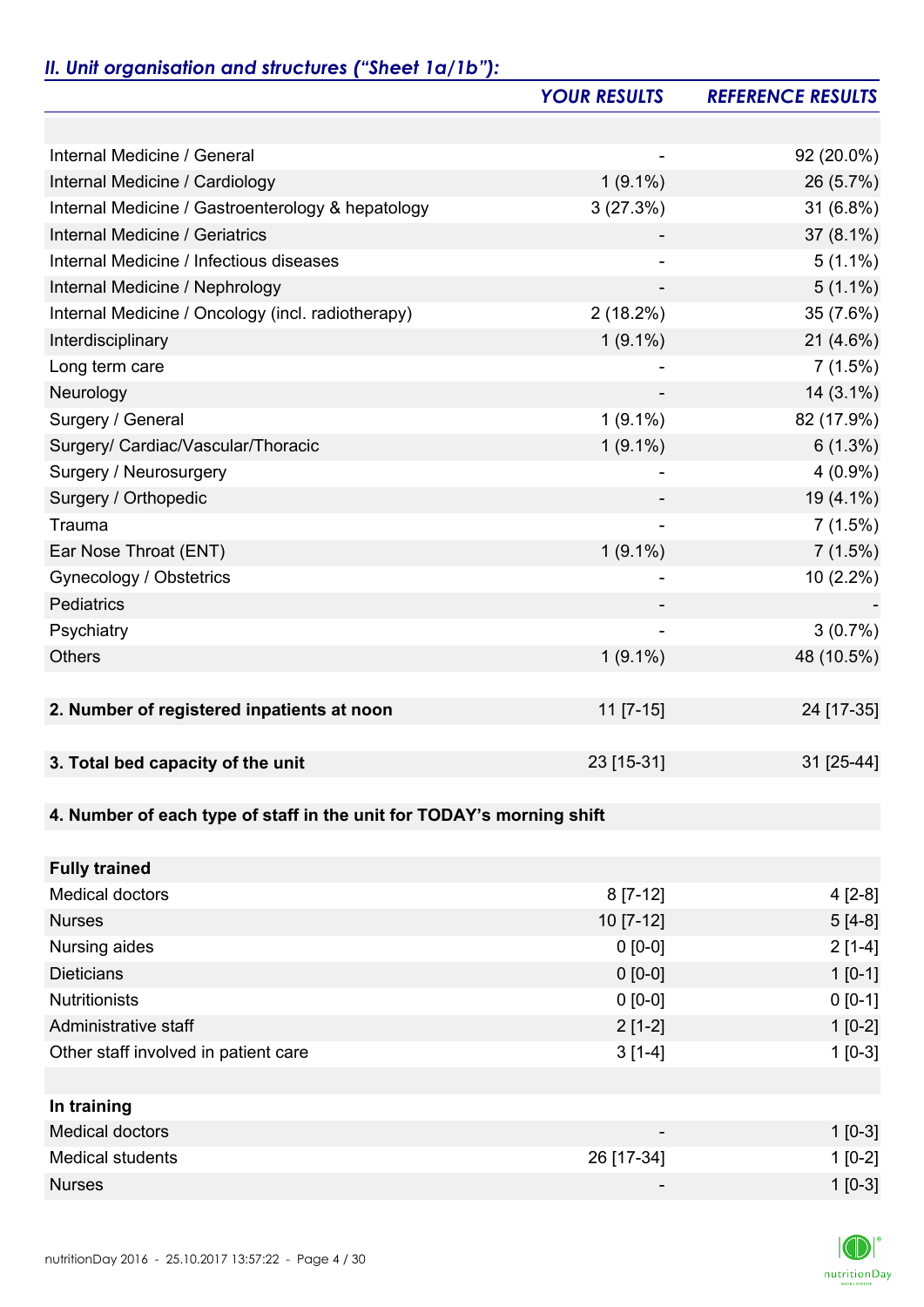| Nursing aides                                                                                       |                | $0 [0-0]$       |
|-----------------------------------------------------------------------------------------------------|----------------|-----------------|
| <b>Dieticians</b>                                                                                   |                | $0 [0-0]$       |
| <b>Nutritionists</b>                                                                                |                | $0 [0-0]$       |
| Other staff involved in patient care                                                                |                | $0 [0-0]$       |
|                                                                                                     |                |                 |
| 5. Is there a nutrition support team in your hospital<br>available?                                 | 10 (90.9%) Yes | 323 (73.6%) Yes |
| 6. Does the unit have a nutrition care strategy?                                                    | 5 (45.5%) Yes  | 316 (72.0%) Yes |
| 7. Is there a person in your unit responsible for<br>nutrition care?                                | 6 (54.5%) Yes  | 317 (72.2%) Yes |
| 8. Is there a dietician, nutritionist or dietetic assistant                                         | 1 (9.1%) Yes   | 395 (90.0%) Yes |
| available for your unit?                                                                            |                |                 |
| 9. Is specific staff responsible for providing feeding<br>assistance to patients during meal times? | 7 (63.6%) Yes  | 268 (61.0%) Yes |
| 10. How do you MAINLY screen/monitor patients for malnutrition?                                     |                |                 |
|                                                                                                     |                |                 |
| At admission                                                                                        |                |                 |
| No routine screening                                                                                | 5 (45.5%) Yes  | 45 (9.8%) Yes   |
| No fixed criteria                                                                                   |                | 10 (2.2%) Yes   |
| Experience / visual assessment only                                                                 | 1 (9.1%) Yes   | 43 (9.4%) Yes   |
| Weighing / BMI only                                                                                 | 5 (45.5%) Yes  | 66 (14.4%) Yes  |
| <b>Nutritional Risk Screening (NRS) 2002</b>                                                        |                | 131 (28.5%) Yes |
| Malnutrition Universal Screening Tool (MUST)                                                        |                | 28 (6.1%) Yes   |
| Malnutrition Screening tool (MST)                                                                   |                | 42 (9.2%) Yes   |
| <b>SNAQ</b>                                                                                         |                | 2 (0.44%) Yes   |
| Other formal tool                                                                                   |                | 70 (15.3%) Yes  |
| I do not know                                                                                       |                | 2 (0.44%) Yes   |
| Missing                                                                                             |                | 20 (4.4%)       |
|                                                                                                     |                |                 |
| <b>During hospital stay</b>                                                                         |                |                 |
| No routine monitoring                                                                               | 2 (18.2%) Yes  | 43 (9.4%) Yes   |
| No fixed criteria                                                                                   | 2 (18.2%) Yes  | 44 (9.6%) Yes   |
| Experience / visual assessment only                                                                 | 2 (18.2%) Yes  | 90 (19.6%) Yes  |
| Weighing / BMI only                                                                                 | 5 (45.5%) Yes  | 132 (28.8%) Yes |
| Other formal tool                                                                                   |                | 121 (26.4%) Yes |
| I do not know                                                                                       |                | 9 (2.0%) Yes    |
| Missing                                                                                             |                | 20 (4.4%)       |
|                                                                                                     |                |                 |
| 11a. Do you routinely use guidelines or standards for<br>nutrition care?                            | 3 (27.3%) Yes  | 343 (78.7%) Yes |

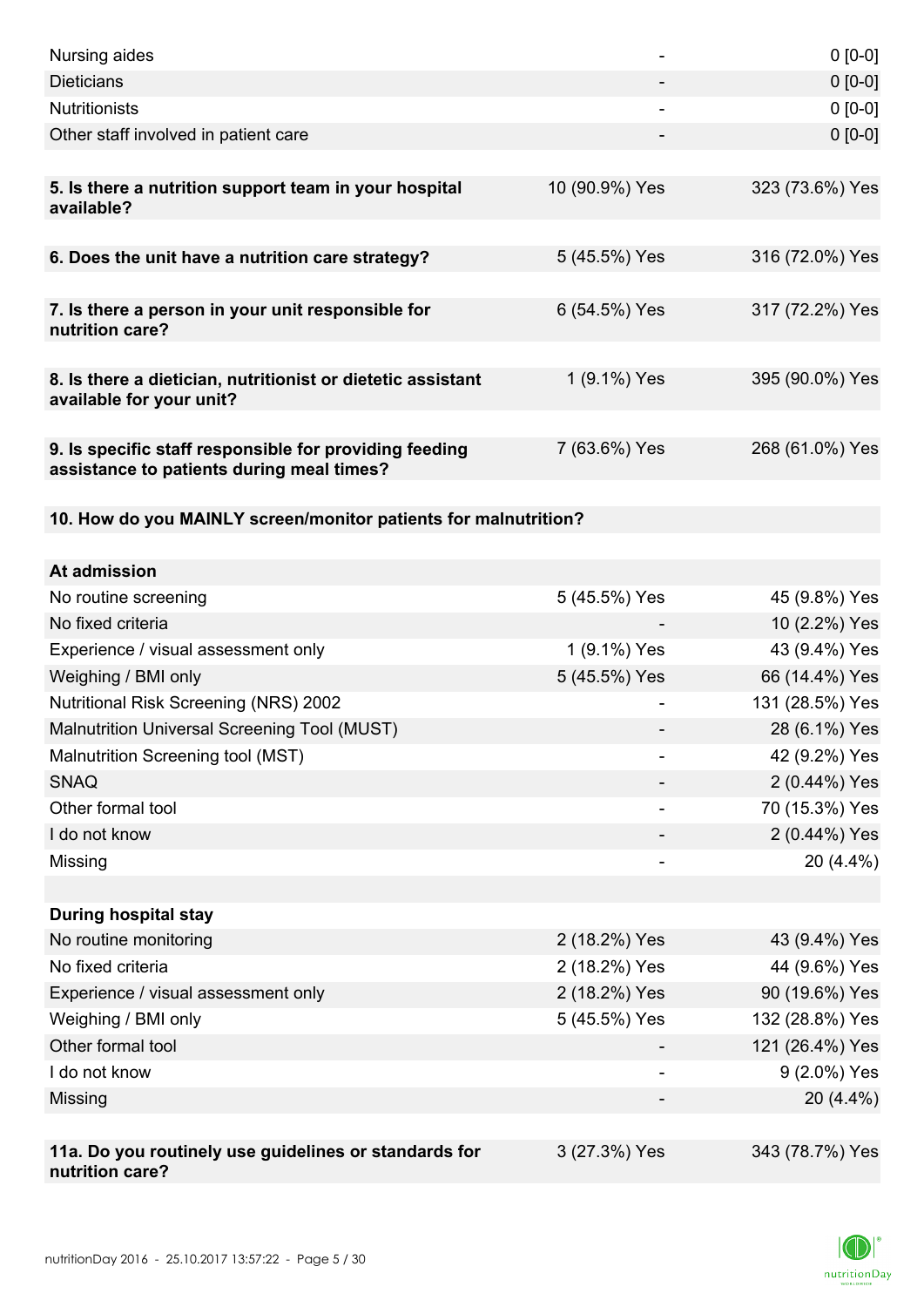| 11b. If yes, which one is mainly used?  |               |                 |
|-----------------------------------------|---------------|-----------------|
| International guidelines                | 1 (33.3%) Yes | 86 (25.1%) Yes  |
| National guidelines                     |               | 56 (16.3%) Yes  |
| Standards on hospital level             |               | 115 (33.5%) Yes |
| Standards on unit level                 |               | 23 (6.7%) Yes   |
| Individual patient nutrition care plans | 2 (66.7%) Yes | 56 (16.3%) Yes  |
| Other                                   |               | 4 (1.2%) Yes    |
| Missing                                 |               | 3(0.87%)        |
|                                         |               |                 |

# **12. What is routinely done in your unit for given patient groups?**

| At risk                                                    |               |                 |
|------------------------------------------------------------|---------------|-----------------|
| Watchful waiting                                           | 1 (9.1%) Yes  | 139 (30.3%) Yes |
| Discuss nutrition care activities during ward rounds       |               | 192 (41.8%) Yes |
| Develop an individual nutrition care plan                  | 4 (36.4%) Yes | 246 (53.6%) Yes |
| Initiate treatment / nutrition intervention                | 4 (36.4%) Yes | 277 (60.3%) Yes |
| Consult a nutrition expert (dietician, nutritionist, etc.) | 5 (45.5%) Yes | 285 (62.1%) Yes |
| Consult a medical professional                             | 3 (27.3%) Yes | 172 (37.5%) Yes |
| Calculate energy requirements                              | 3 (27.3%) Yes | 232 (50.5%) Yes |
| Calculate protein requirements                             | 3 (27.3%) Yes | 226 (49.2%) Yes |
|                                                            |               |                 |
| <b>Malnourished</b>                                        |               |                 |
| Watchful waiting                                           | 2 (18.2%) Yes | 98 (21.4%) Yes  |
| Discuss nutrition care activities during ward rounds       |               | 208 (45.3%) Yes |
| Develop an individual nutrition care plan                  | 5 (45.5%) Yes | 258 (56.2%) Yes |
| Initiate treatment / nutrition intervention                | 5 (45.5%) Yes | 304 (66.2%) Yes |
| Consult a nutrition expert (dietician, nutritionist, etc.) | 4 (36.4%) Yes | 284 (61.9%) Yes |
| Consult a medical professional                             | 3 (27.3%) Yes | 183 (39.9%) Yes |
| Calculate energy requirements                              | 5 (45.5%) Yes | 261 (56.9%) Yes |
| Calculate protein requirements                             | 6 (54.5%) Yes | 257 (56.0%) Yes |
|                                                            |               |                 |
| <b>Every patient</b>                                       |               |                 |
| Watchful waiting                                           | 4 (36.4%) Yes | 193 (42.0%) Yes |
| Discuss nutrition care activities during ward rounds       | 5 (45.5%) Yes | 126 (27.5%) Yes |
| Develop an individual nutrition care plan                  | 1 (9.1%) Yes  | 74 (16.1%) Yes  |
| Initiate treatment / nutrition intervention                |               | 57 (12.4%) Yes  |
| Consult a nutrition expert (dietician, nutritionist, etc.) | 1 (9.1%) Yes  | 73 (15.9%) Yes  |
| Consult a medical professional                             | 6 (54.5%) Yes | 101 (22.0%) Yes |
| Calculate energy requirements                              | 1 (9.1%) Yes  | 50 (10.9%) Yes  |
| Calculate protein requirements                             |               | 44 (9.6%) Yes   |
|                                                            |               |                 |
| <b>Never</b>                                               |               |                 |
| Watchful waiting                                           | 3 (27.3%) Yes | 34 (7.4%) Yes   |
| Discuss nutrition care activities during ward rounds       | 6 (54.5%) Yes | 38 (8.3%) Yes   |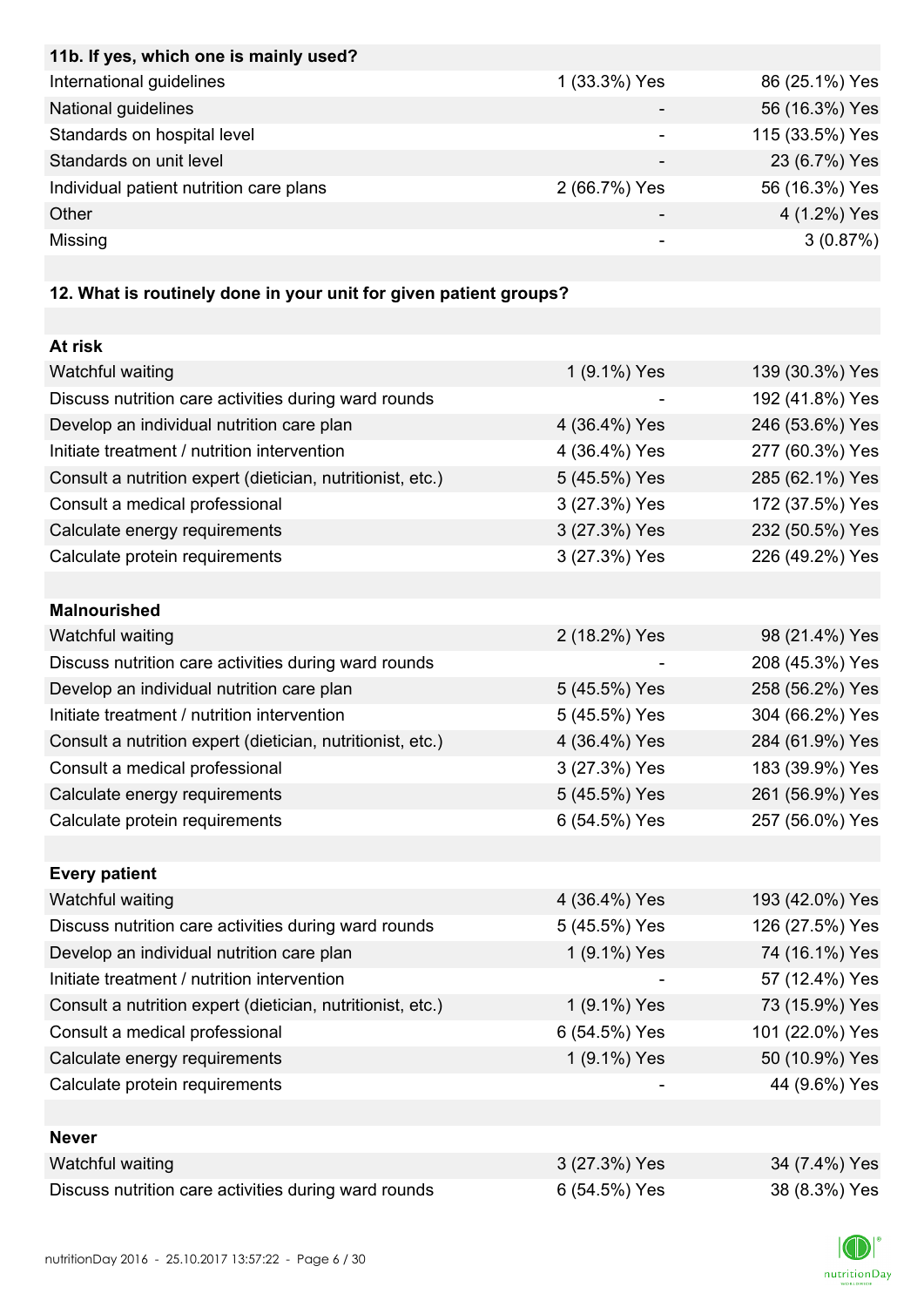| Develop an individual nutrition care plan                          | 3 (27.3%) Yes  | 31 (6.8%) Yes   |
|--------------------------------------------------------------------|----------------|-----------------|
| Initiate treatment / nutrition intervention                        | 3 (27.3%) Yes  | 6 (1.3%) Yes    |
| Consult a nutrition expert (dietician, nutritionist, etc.)         | 2 (18.2%) Yes  | 8 (1.7%) Yes    |
| Consult a medical professional                                     | 1 (9.1%) Yes   | 49 (10.7%) Yes  |
| Calculate energy requirements                                      | 4 (36.4%) Yes  | 50 (10.9%) Yes  |
| Calculate protein requirements                                     | 4 (36.4%) Yes  | 54 (11.8%) Yes  |
|                                                                    |                |                 |
| I do not know                                                      |                |                 |
| Watchful waiting                                                   | 1 (9.1%) Yes   | 20 (4.4%) Yes   |
| Discuss nutrition care activities during ward rounds               | -              | 10 (2.2%) Yes   |
| Develop an individual nutrition care plan                          |                | 5 (1.1%) Yes    |
| Initiate treatment / nutrition intervention                        | $\overline{a}$ | 4 (0.87%) Yes   |
| Consult a nutrition expert (dietician, nutritionist, etc.)         |                | 4 (0.87%) Yes   |
| Consult a medical professional                                     |                | 18 (3.9%) Yes   |
| Calculate energy requirements                                      |                | 11 (2.4%) Yes   |
| Calculate protein requirements                                     | -              | 13 (2.8%) Yes   |
|                                                                    |                |                 |
| 13. When do you routinely weigh your patients?                     |                |                 |
| at admission                                                       | 8 (72.7%) Yes  | 291 (63.4%) Yes |
| Within 24 hours                                                    |                | 64 (13.9%) Yes  |
| Within 48 hours                                                    | 2 (18.2%) Yes  | 20 (4.4%) Yes   |
| Within 72 hours                                                    |                | 13 (2.8%) Yes   |
| Every week                                                         | 1 (9.1%) Yes   | 152 (33.1%) Yes |
| Occasionally                                                       | 1 (9.1%) Yes   | 59 (12.9%) Yes  |
| When requested                                                     | 5 (45.5%) Yes  | 207 (45.1%) Yes |
| At discharge                                                       |                | 20 (4.4%) Yes   |
| Never                                                              |                | 8 (1.7%) Yes    |
| I do not know                                                      |                | 1 (0.22%) Yes   |
| No answer given                                                    | $3(5.0\%)$     | 22 (4.8%)       |
|                                                                    |                |                 |
| 14. What do you do to support adequate food intake of patients?    |                |                 |
| Offer additional meals or in between snacks                        |                | 338 (73.6%) Yes |
| Offer meal choices                                                 |                | 336 (73.2%) Yes |
| Offer different portion sizes                                      |                | 282 (61.4%) Yes |
| Consider food presentation                                         |                | 192 (41.8%) Yes |
| Change food texture/consistency as needed                          | 4 (36.4%) Yes  | 376 (81.9%) Yes |
| Consider patient problems with eating and drinking                 | 9 (81.8%) Yes  | 372 (81.0%) Yes |
| Ensure that mealtimes are undisturbed/protected<br>mealtime policy | 3 (27.3%) Yes  | 51 (11.1%) Yes  |
| Promote positive eating environment                                | 4 (36.4%) Yes  | 82 (17.9%) Yes  |
| Consider cultural/religious preferences                            | 5 (45.5%) Yes  | 188 (41.0%) Yes |
| Consider patient allergies / intolerances                          | 4 (36.4%) Yes  | 214 (46.6%) Yes |
| Other                                                              | 1 (9.1%) Yes   | 29 (6.3%) Yes   |
| I do not know                                                      |                | 6 (1.3%) Yes    |
| No answer given                                                    |                | 20 (4.4%)       |

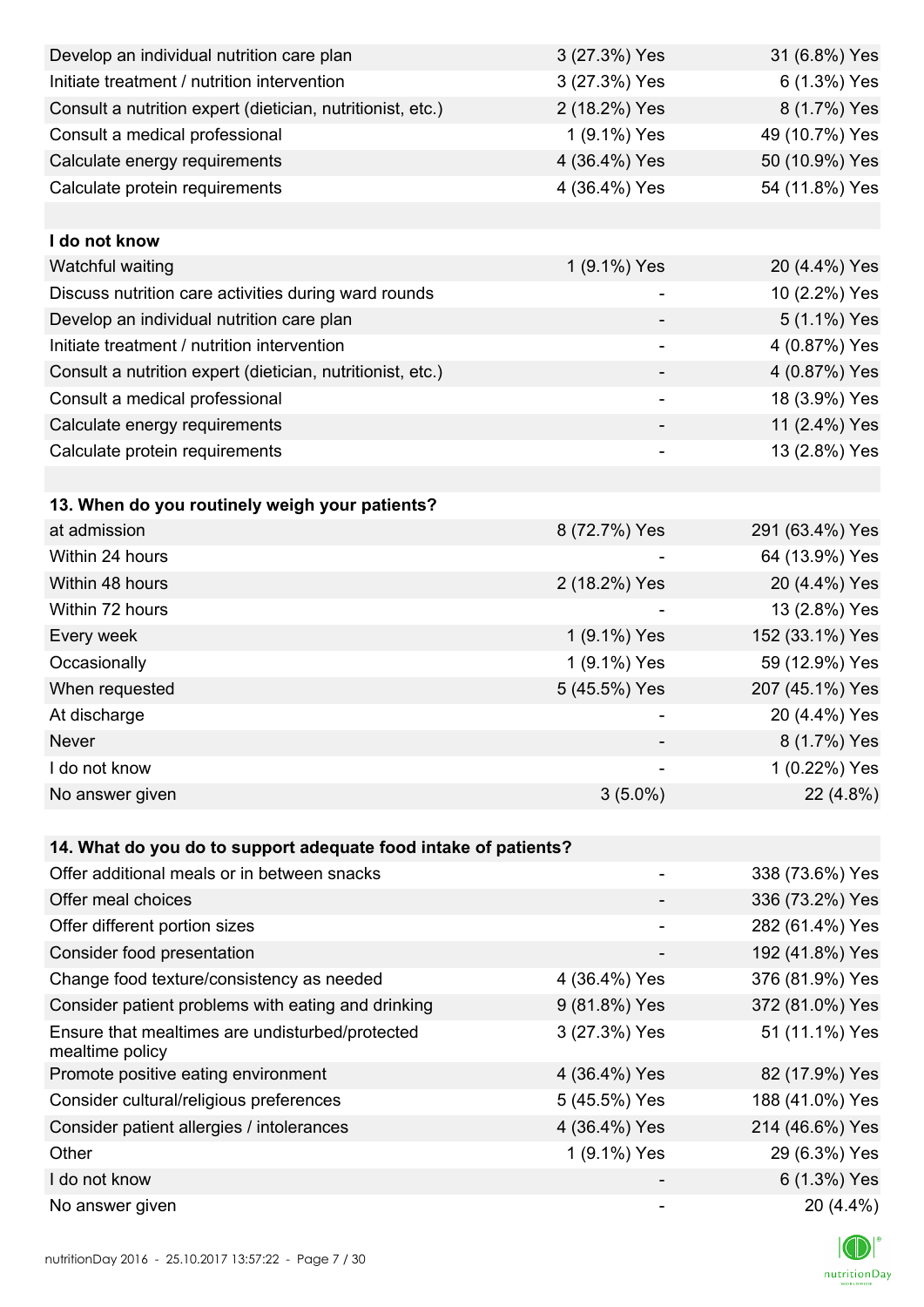| 15. Which nutrition-related standards or routine activities exist in your unit?      |               |                 |
|--------------------------------------------------------------------------------------|---------------|-----------------|
| Nutrition training is available                                                      | 3 (27.3%) Yes | 257 (56.0%) Yes |
| Reporting of nutrition related information to hospital<br>managers                   | 3 (27.3%) Yes | 201 (43.8%) Yes |
| Quality indicators are recorded and reported to national<br>or regional level        | 1 (9.1%) Yes  | 123 (26.8%) Yes |
| Quality indicators are used for internal benchmarking                                |               | 166 (36.2%) Yes |
| Patient feedback about food and food service is collected<br>using a questionnaire   | 3 (27.3%) Yes | 291 (63.4%) Yes |
| None                                                                                 | 3 (27.3%) Yes | 21 (4.6%) Yes   |
| I do not know                                                                        |               | 11 (2.4%) Yes   |
| No answer given                                                                      |               | 36 (7.8%)       |
|                                                                                      |               |                 |
| 16. At admission what is asked and documented?                                       |               |                 |
| Change in weight                                                                     | 7 (63.6%) Yes | 358 (78.0%) Yes |
| Eating habits/difficulties                                                           | 8 (72.7%) Yes | 336 (73.2%) Yes |
| Nutrition before admission                                                           | 2 (18.2%) Yes | 260 (56.6%) Yes |
| None                                                                                 |               | 9 (2.0%) Yes    |
| I do not know                                                                        |               | 5 (1.1%) Yes    |
| No answer given                                                                      | $1(9.1\%)$    | 38 (8.3%)       |
|                                                                                      |               |                 |
| 17. On what forms is there a specific part about eating, nutrition or malnutrition?  |               |                 |
|                                                                                      |               |                 |
| a. Patient Record has a section for                                                  |               |                 |
| indicating if the patient is malnourished or at risk of<br>malnutrition              | 2 (18.2%) Yes | 323 (70.4%) Yes |
| nutrition treatment                                                                  | 5 (45.5%) Yes | 270 (58.8%) Yes |
| None                                                                                 | 3 (27.3%) Yes | 30 (6.5%) Yes   |
| I do not know                                                                        | 5 (45.5%) Yes | 270 (58.8%) Yes |
|                                                                                      |               |                 |
| b. Discharge Letter                                                                  |               |                 |
| summarizes nutrition treatment received during stay                                  |               | 162 (35.3%) Yes |
| makes future nutrition-related recommendations                                       | 9 (81.8%) Yes | 258 (56.2%) Yes |
| None                                                                                 | 2 (18.2%) Yes | 56 (12.2%) Yes  |
| I do not know                                                                        |               | 23 (5.0%) Yes   |
|                                                                                      |               |                 |
| 18. Do you provide brochures about malnutrition to at<br>risk/malnourished patients? | 3 (27.3%) Yes | 162 (43.9%) Yes |
|                                                                                      |               |                 |
| 19. Who filled in this sheet?                                                        |               |                 |
| <b>Head staff</b>                                                                    |               | 117 (25.5%) Yes |
| Dietician                                                                            |               | 236 (51.4%) Yes |
| <b>Nurse</b>                                                                         | 5 (45.5%) Yes | 124 (27.0%) Yes |
| Physician                                                                            | 6 (54.5%) Yes | 72 (15.7%) Yes  |
| Administrative staff                                                                 |               | 4 (0.87%) Yes   |

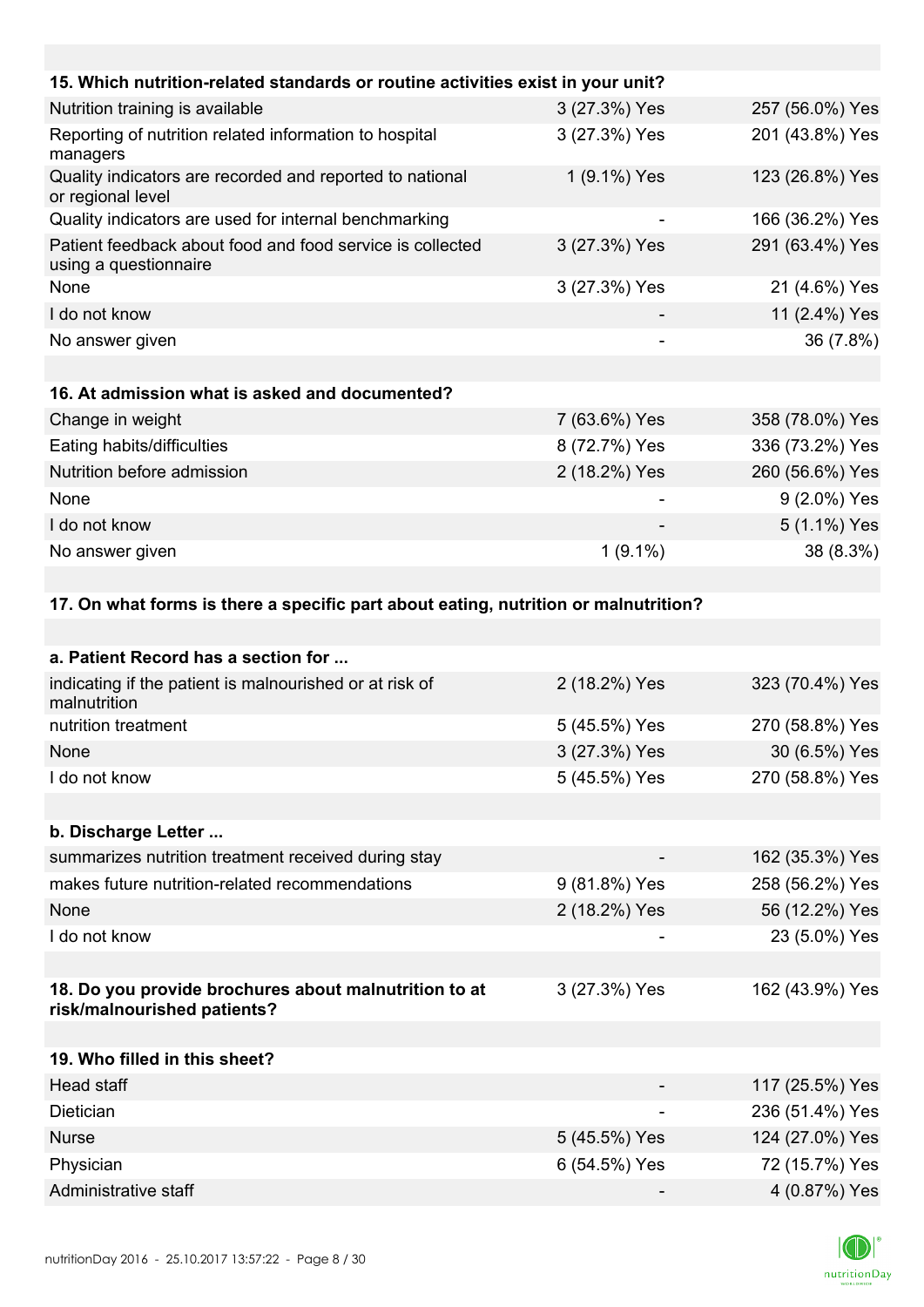| Other         | -                        | 7 (1.5%) Yes             |
|---------------|--------------------------|--------------------------|
| None          | $\overline{\phantom{0}}$ | $\overline{\phantom{0}}$ |
| I do not know | $\overline{\phantom{0}}$ | 3 (0.65%) Yes            |

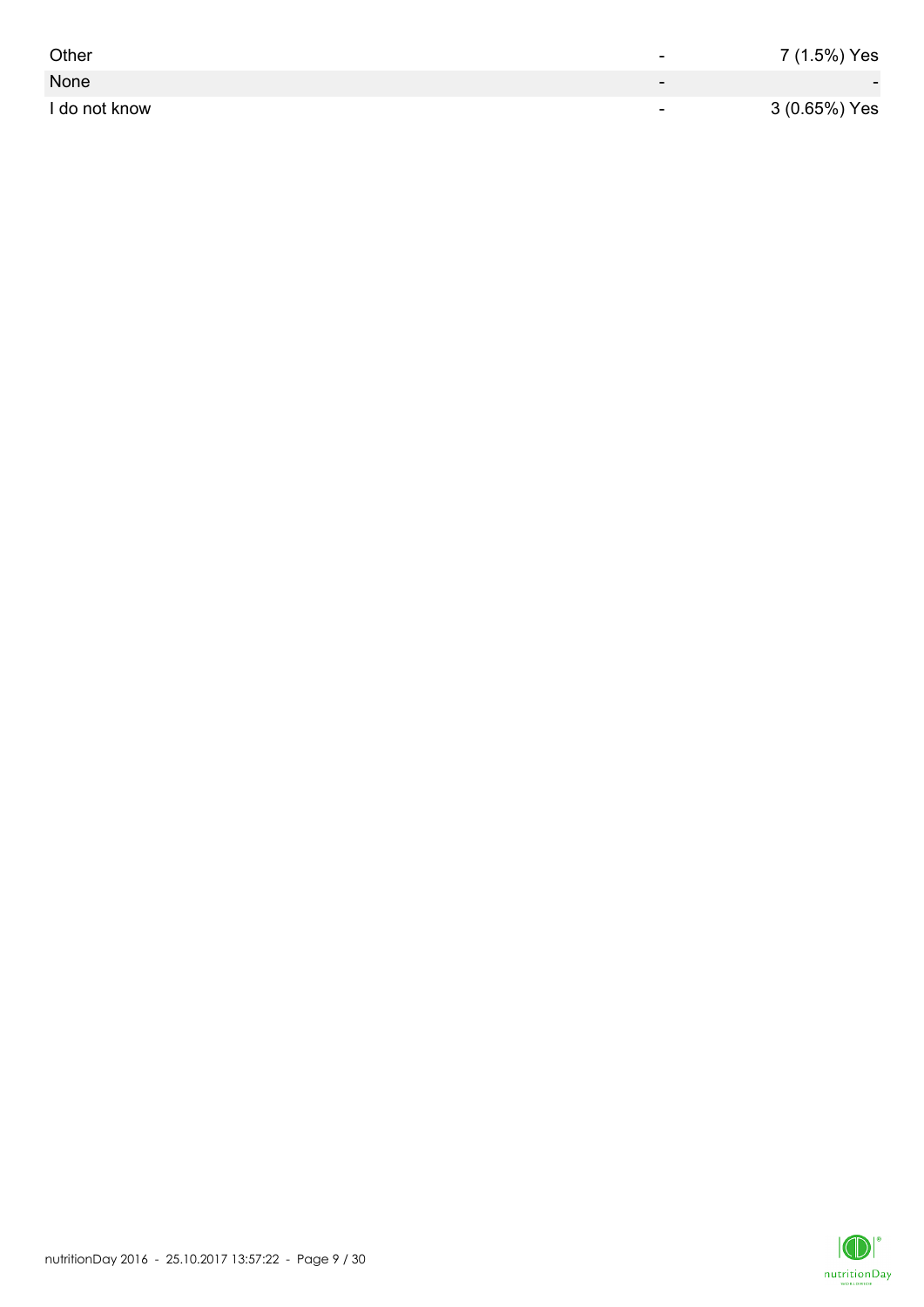|                                                                                         | <b>YOUR RESULTS</b> | <b>REFERENCE RESULTS</b> |
|-----------------------------------------------------------------------------------------|---------------------|--------------------------|
|                                                                                         |                     |                          |
| Total                                                                                   | 131                 | 8743                     |
| Age                                                                                     | 63 [52-72]          | 67 [53-78]               |
| Female                                                                                  | 50 (38.2%)          | 4410 (50.4%)             |
| Weight                                                                                  | 76.8±19.2           | 69.1±18.8                |
| Height                                                                                  | 170±9               | 164±10                   |
| <b>BMI</b>                                                                              | 26.6±6.4            | $25.5 \pm 6.0$           |
|                                                                                         |                     |                          |
| 1. This hospital admission was                                                          |                     |                          |
| planned                                                                                 | 103 (78.6%)         | 3052 (34.9%)             |
| an emergency                                                                            | 26 (19.8%)          | 5037 (57.6%)             |
| I do not know                                                                           | 2(1.5%)             | 654 (7.5%)               |
| No answer given                                                                         |                     |                          |
|                                                                                         |                     |                          |
| 2a. Diagnosis at admission                                                              |                     |                          |
| 0100 Infectious and parasitic diseases                                                  | 1(0.76%)            | 801 (9.2%)               |
| 0200 Neoplasms                                                                          | 31 (23.7%)          | 1381 (15.8%)             |
| 0300 Blood and bloodforming organs and the immune<br>mechanism                          | 1(0.76%)            | 578 (6.6%)               |
| 0400 Endocrine, nutritional and metabolic diseases                                      | 20 (15.3%)          | 1043 (11.9%)             |
| 0500 Mental health                                                                      | 1(0.76%)            | 333 (3.8%)               |
| 0600 Nervous system                                                                     |                     | 762 (8.7%)               |
| 0700 Eye and adnexa                                                                     | 2(1.5%)             | 131 (1.5%)               |
| 0800 Ear and mastoid process                                                            | 7(5.3%)             | 70 (0.80%)               |
| 0900 Circulatory system                                                                 | 24 (18.3%)          | 1723 (19.7%)             |
| 1000 Respiratory system                                                                 | $9(6.9\%)$          | 1358 (15.5%)             |
| 1100 Digestive system                                                                   | 45 (34.4%)          | 2210 (25.3%)             |
| 1200 Skin and subcutaneous tissue                                                       |                     | 424 (4.8%)               |
| 1300 Musculoskeletal system and connective tissue                                       | 2(1.5%)             | 1276 (14.6%)             |
| 1400 Genitourinary system                                                               | $8(6.1\%)$          | 809 (9.3%)               |
| 1500 Pregnancy, childbirth and the puerperium                                           |                     | 123 (1.4%)               |
| 1600 Conditions originating in the perinatal period                                     |                     | 21 (0.24%)               |
| 1700 Congenital/chromosomal abnormalities                                               |                     | $9(0.10\%)$              |
| 1800 Symptoms, signs, abnormal clinical/lab findings                                    |                     | 391 (4.5%)               |
| 1900 Injury, poisoning                                                                  |                     | 276 (3.2%)               |
| 2000 External causes of morbidity and mortality (e.g.<br>transport accidents, assaults) |                     | 156 (1.8%)               |
| 2100 Factors influencing health status and contact with<br>health services              |                     | 210 (2.4%)               |
| No answer given                                                                         |                     |                          |

### **3. Which conditions/comorbidities does this patient have?**

Cardiac insufficiency 23 (17.8%) 1569 (22.2%)

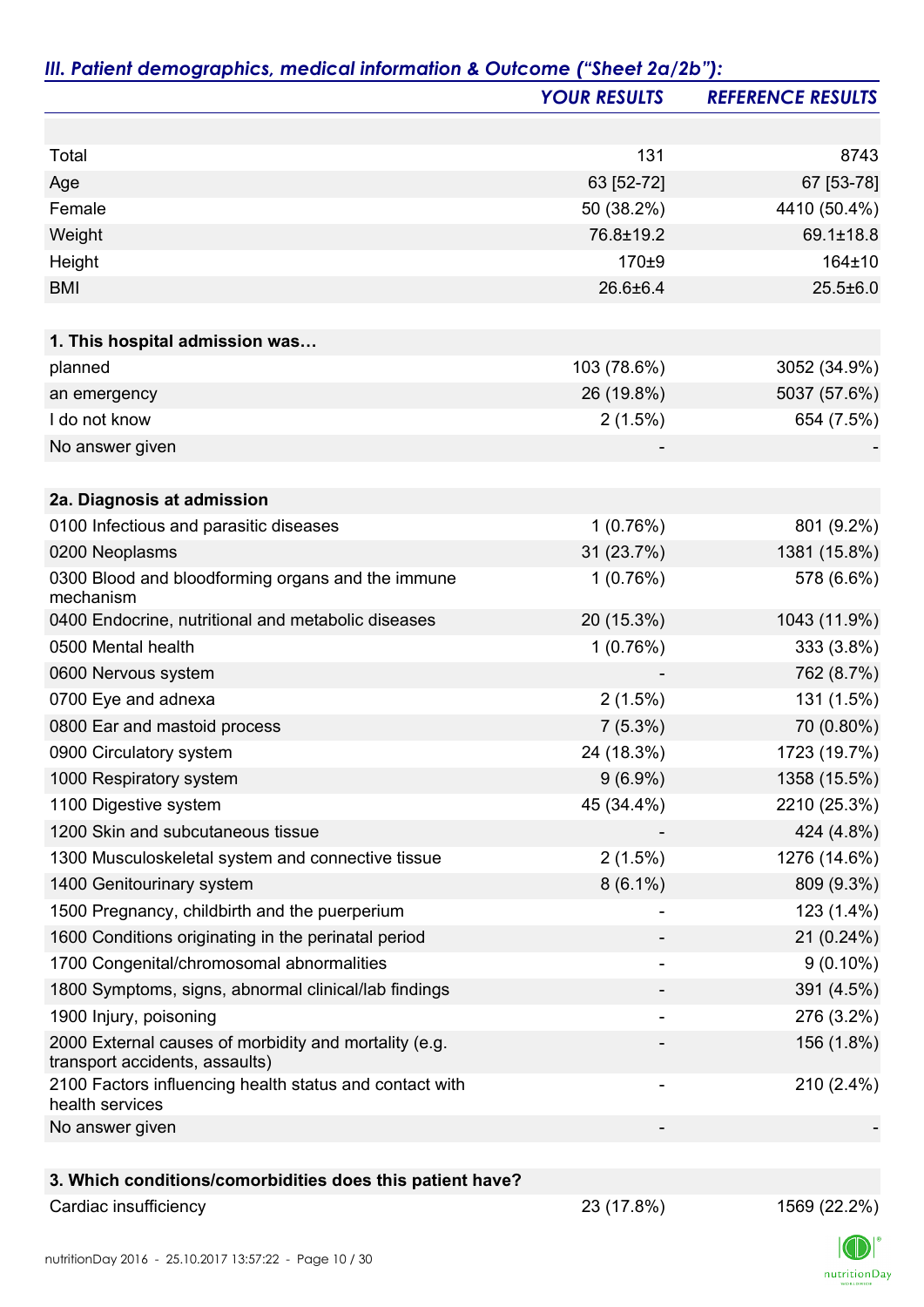| Myocardial infarction                                  | 7(5.5%)     | 394 (5.8%)   |
|--------------------------------------------------------|-------------|--------------|
| Chronic lung disease                                   | $9(7.0\%)$  | 1080 (15.5%) |
| Cerebral vascular disease                              | 10 (7.8%)   | 745 (10.9%)  |
| Peripheral vascular disease                            | $8(6.3\%)$  | 869 (12.6%)  |
| Chronic liver disease                                  | 27 (21.1%)  | 441 (6.5%)   |
| Chronic kidney disease                                 | $9(7.2\%)$  | 821 (11.9%)  |
| <b>Diabetes</b>                                        | 36 (27.9%)  | 1899 (26.8%) |
| Cancer                                                 | 33 (25.8%)  | 1733 (24.8%) |
| Infection                                              | $2(1.6\%)$  | 1103 (15.8%) |
| Dementia                                               |             | 374 (5.5%)   |
| Major depressive disorder                              | $5(3.9\%)$  | 377 (5.6%)   |
| Other chronic mental disorder                          |             | 378 (5.6%)   |
| Other chronic disease                                  | 22 (17.2%)  | 1968 (27.8%) |
| None                                                   | 22 (16.8%)  | 1394 (15.9%) |
|                                                        |             |              |
| 4a. Previous operation during this hospital stay       |             |              |
| Yes, planned                                           | 22 (16.8%)  | 1743 (19.9%) |
| Yes, acute                                             | 6(4.6%)     | 539 (6.2%)   |
| <b>No</b>                                              | 99 (75.6%)  | 6145 (70.3%) |
| I do not know                                          |             | 126 (1.4%)   |
| Missing                                                | $4(3.1\%)$  | 190 (2.2%)   |
|                                                        |             |              |
| Days since operation                                   | $3[1-8]$    | 4 [1-13]     |
|                                                        |             |              |
| 4b. Planned operation during this hospital stay        |             |              |
|                                                        |             |              |
| Yes, today or tomorrow                                 | 3(2.3%)     | 738 (8.4%)   |
| Yes, later                                             | 12 (9.2%)   | 513 (5.9%)   |
| No                                                     | 113 (86.3%) | 6496 (74.3%) |
| I do not know                                          |             | 414 (4.7%)   |
| Missing                                                | 3(2.3%)     | 582 (6.7%)   |
|                                                        |             |              |
| 5. Previous ICU admission during this hospital stay?   | $9(6.9\%)$  | 934 (10.7%)  |
| (Yes)                                                  |             |              |
| 6. Is this patient terminally ill?                     | 3(2.3%)     | 630 (7.2%)   |
|                                                        |             |              |
| 7. Fluid status                                        |             |              |
| Normal                                                 | 105 (80.2%) | 6866 (78.5%) |
| Overloaded                                             |             | 500 (5.7%)   |
|                                                        | $9(6.9\%)$  |              |
| Dehydrated<br>I do not know                            |             | 450 (5.1%)   |
|                                                        | 17 (13.0%)  | 927 (10.6%)  |
| Missing                                                |             |              |
|                                                        |             |              |
| 8. Number of different medications planned             |             |              |
| Oral                                                   | $3[2-5]$    | $5[2-8]$     |
| nutritionDay 2016 - 25 10 2017 13:57:22 - Page 11 / 30 |             |              |

 $\mathsf{n}$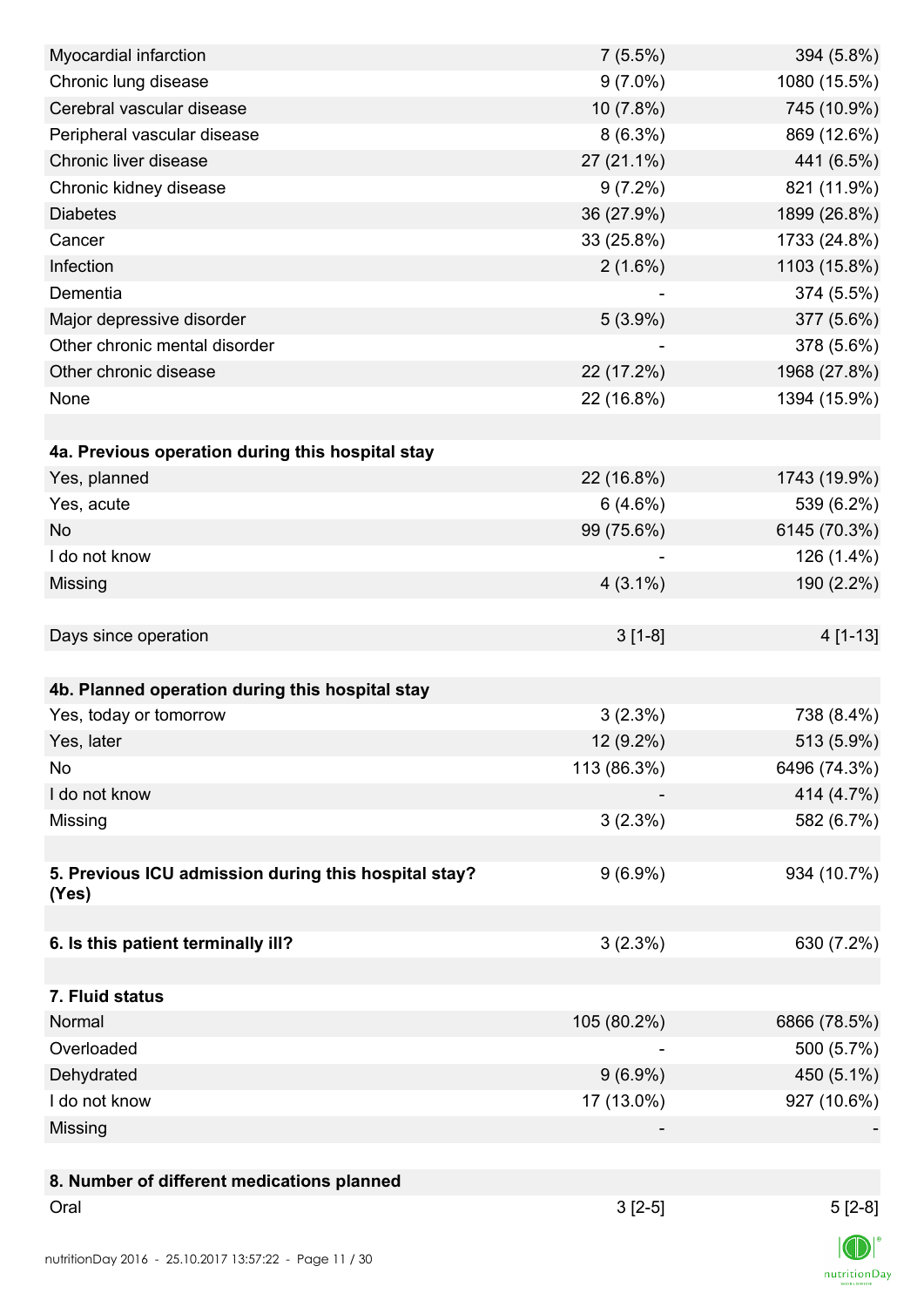| Other                                                                                 | $1 [0-1]$   | $2[1-4]$     |
|---------------------------------------------------------------------------------------|-------------|--------------|
|                                                                                       |             |              |
| 9. Was this patient identified as malnourished or at risk of malnutrition?            |             |              |
| Malnourished                                                                          | $2(1.5\%)$  | 871 (10.0%)  |
| At risk                                                                               | $9(6.9\%)$  | 1543 (17.6%) |
| No                                                                                    | 106 (80.9%) | 5642 (64.5%) |
| I do not know                                                                         | 14 (10.7%)  | 687 (7.9%)   |
| Missing                                                                               |             |              |
|                                                                                       |             |              |
| 10. IV Fluids                                                                         |             |              |
| Electrolyte solution (NaCl, Ringers lactate, etc)                                     | 66 (50.4%)  | 3469 (39.7%) |
| 5% Glucose solution                                                                   | $9(6.9\%)$  | 860 (9.8%)   |
|                                                                                       |             |              |
| 11. Number of ONS drinks planned                                                      | $0 [0-0]$   | $0 [0-0]$    |
|                                                                                       |             |              |
| 12. Nutrition intake                                                                  |             |              |
| Regular hospital food                                                                 | 110 (84.0%) | 4849 (55.5%) |
| Fortified/enriched hospital food                                                      | 1(0.76%)    | 756 (8.6%)   |
| Protein/energy supplement (e.g. ONS drinks)                                           | $5(3.8\%)$  | 998 (11.4%)  |
| <b>Enteral nutrition</b>                                                              | $2(1.5\%)$  | 485 (5.5%)   |
| Parenteral nutrition                                                                  | 1(0.76%)    | 479 (5.5%)   |
| Special diet                                                                          | 14 (10.7%)  | 3072 (35.1%) |
| None                                                                                  | 13 (9.9%)   | 474 (5.4%)   |
|                                                                                       |             |              |
| 13a. All lines and Tubes                                                              |             |              |
| <b>Central Venous</b>                                                                 | $7(5.3\%)$  | 734 (8.4%)   |
| Peripheral venous access                                                              | 87 (66.4%)  | 4122 (47.1%) |
| Nasogastric                                                                           |             | 258 (3.0%)   |
| Nasojejunal                                                                           |             | 38 (0.43%)   |
| Nasoduadenal                                                                          |             | 22 (0.25%)   |
| Enterostoma                                                                           | 1(0.76%)    | 42 (0.48%)   |
| Percutaneous endoscopy/surgical gastrostomy                                           | 2(1.5%)     | 67 (0.77%)   |
| Percutaneous endoscopy/surgical jejunostomy                                           |             | 27 (0.31%)   |
| None                                                                                  | 38 (29.0%)  | 3894 (44.5%) |
|                                                                                       |             |              |
| 13b. Were there complications with nutrition related lines and tubes since admission? |             |              |
| Yes, previously                                                                       | $2(1.5\%)$  | 87 (1.00%)   |
| Yes, ongoing                                                                          | 6(4.6%)     | 80 (0.92%)   |
| No                                                                                    | 106 (80.9%) | 7278 (83.2%) |
| I do not know                                                                         | 2(1.5%)     | 846 (9.7%)   |
| Missing                                                                               | 15 (11.5%)  | 452 (5.2%)   |
|                                                                                       |             |              |
| 14. Please indicate if any of the following was done for this patient since admission |             |              |
| Energy requirements were determined                                                   | 22 (16.8%)  | 3103 (35.5%) |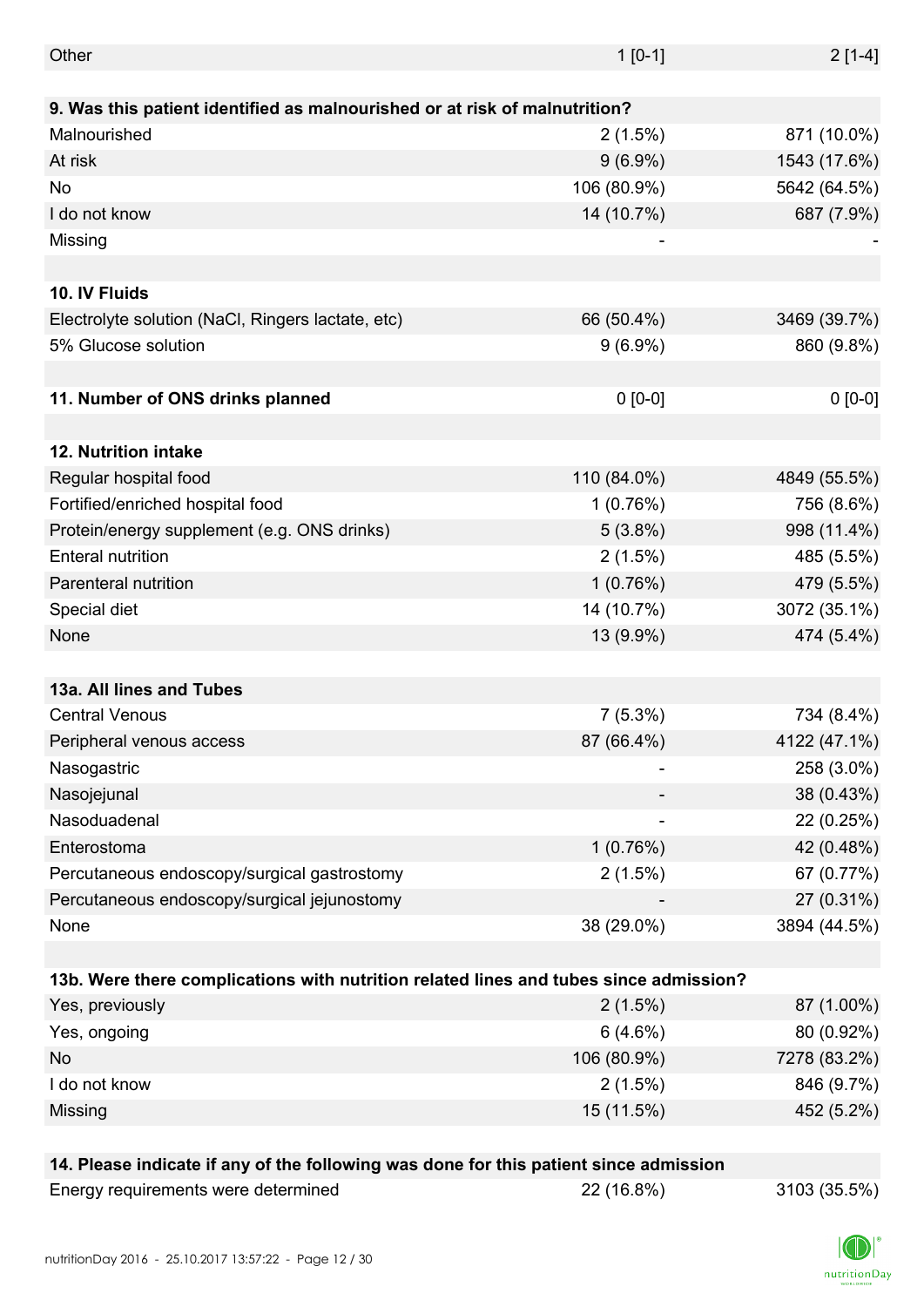| Protein requirements were determined                     | $7(5.3\%)$  | 2765 (31.6%) |
|----------------------------------------------------------|-------------|--------------|
| Food/Nutrition intake was recorded in the patient record | 17 (13.0%)  | 3893 (44.5%) |
| Nutrition treatment plan was developed                   | $9(6.9\%)$  | 3013 (34.5%) |
| Nutrition expert was consulted                           | $7(5.3\%)$  | 2890 (33.1%) |
| Malnutrition status is recorded in the patient record    | $4(3.1\%)$  | 2363 (27.0%) |
| None                                                     |             |              |
|                                                          |             |              |
| 15a. Energy goal                                         |             |              |
| < 500 kcal                                               | 17 (13.0%)  | 268 (3.1%)   |
| 500-999 kcal                                             | 2(1.5%)     | 93 (1.1%)    |
| 1000-1499 kcal                                           | 3(2.3%)     | 884 (10.1%)  |
| 1500-1999 kcal                                           | $7(5.3\%)$  | 2574 (29.4%) |
| >=2000 kcal                                              |             | 958 (11.0%)  |
| Not determined                                           | 40 (30.5%)  | 3200 (36.6%) |
| I do not know                                            | 62 (47.3%)  | 730 (8.3%)   |
| Missing                                                  |             | 36 (0.41%)   |
|                                                          |             |              |
| 15b. Energy intake                                       |             |              |
| $< 500$ kcal                                             | 20 (15.3%)  | 530 (6.1%)   |
| 500-999 kcal                                             |             | 483 (5.5%)   |
| 1000-1499 kcal                                           | 2(1.5%)     | 1101 (12.6%) |
| 1500-1999 kcal                                           | $7(5.3\%)$  | 1928 (22.1%) |
| >=2000 kcal                                              |             | 584 (6.7%)   |
| Not determined                                           | 34 (26.0%)  | 2964 (33.9%) |
| I do not know                                            | 68 (51.9%)  | 1101 (12.6%) |
| Missing                                                  |             | 52 (0.59%)   |
|                                                          |             |              |
| 16. Since admission, this patient's health status has    |             |              |
| Improved                                                 | 57 (43.5%)  | 4436 (50.7%) |
| Deteriorated                                             | $5(3.8\%)$  | 485 (5.5%)   |
| Remained the same                                        | 50 (38.2%)  | 2411 (27.6%) |
| This patient has just been admitted                      | 10 (7.6%)   | 555 (6.3%)   |
| I do not know                                            | $9(6.9\%)$  | 856 (9.8%)   |
| Missing                                                  |             |              |
|                                                          |             |              |
| Length of hospital stay (days)                           | $7[5-10]$   | 12 [6-24]    |
|                                                          |             |              |
| <b>Outcome Code</b>                                      |             |              |
| 1= Still in the hospital                                 | 2(1.5%)     | 748 (8.6%)   |
| 2= Transferred to another hospital                       | 1(0.76%)    | 211 (2.4%)   |
| 3= Transferred to long term care                         |             | 360 (4.1%)   |
| 4= Rehabilitation                                        | $5(3.8\%)$  | 486 (5.6%)   |
| 5= Discharged home                                       | 110 (84.0%) | 6417 (73.4%) |
| 6= Death                                                 | 1(0.76%)    | 260 (3.0%)   |

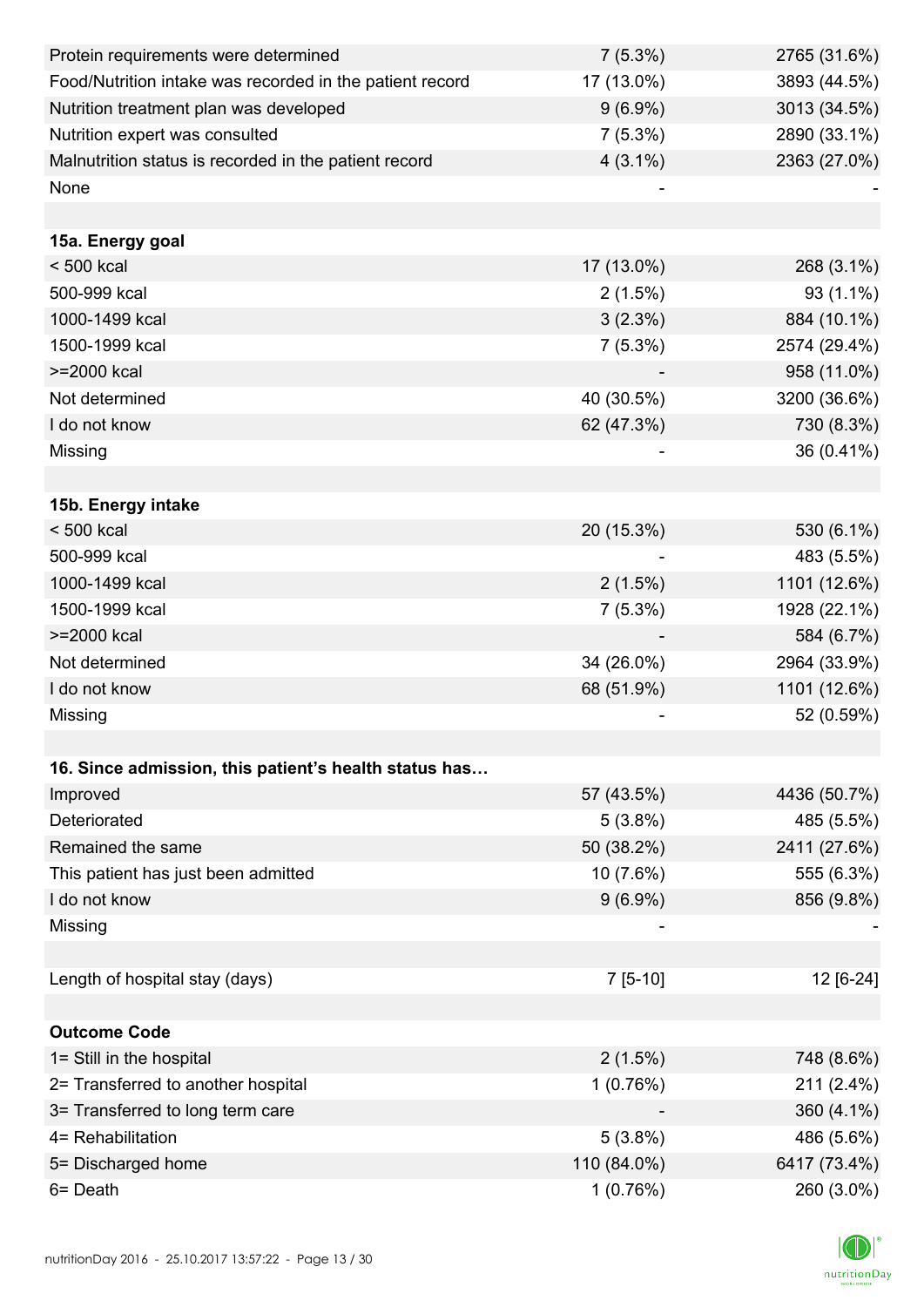| $7 =$ Others                         |             | 173 (2.0%)   |
|--------------------------------------|-------------|--------------|
| Missing                              | $12(9.2\%)$ | 88 (1.0%)    |
|                                      |             |              |
| <b>Readmitted since ND</b>           |             |              |
| $1 = No$                             | 81 (69.2%)  | 6055 (78.3%) |
| 2= Yes, same hospital planned        | 1(0.85%)    | 457 (5.9%)   |
| 3= Yes, same hospital unplanned      | -           | 454 (5.9%)   |
| 4= Yes, different hospital planned   | 1(0.85%)    | 44 (0.57%)   |
| 5= Yes, different hospital unplanned | 1(0.85%)    | 44 (0.57%)   |
| 6= Unknown                           | 2(1.7%)     | 299 (3.9%)   |
| Missing                              | 31 (26.5%)  | 386 (5.0%)   |

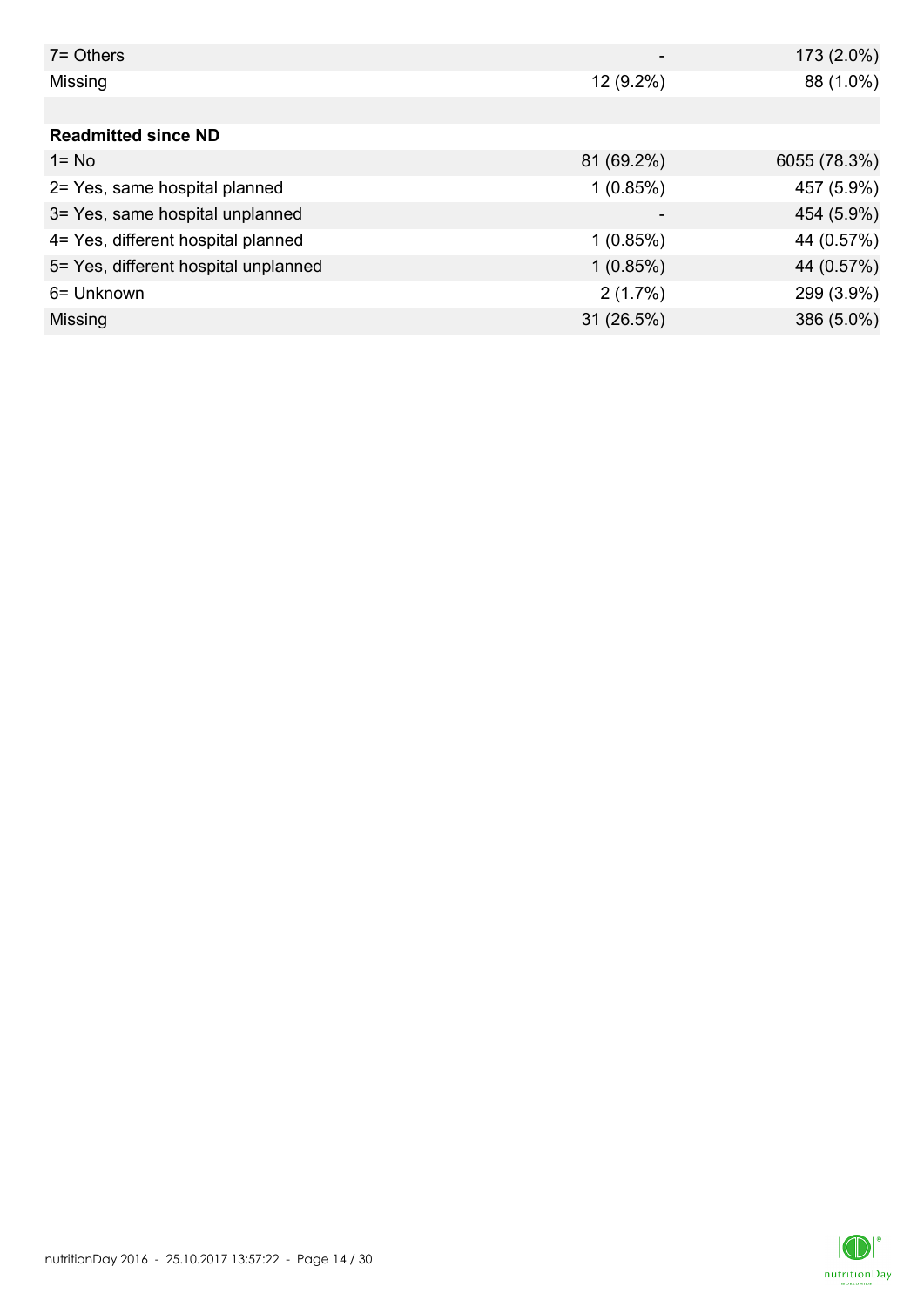|                                                                                   | <b>YOUR RESULTS</b>     | <b>REFERENCE RESULTS</b>     |
|-----------------------------------------------------------------------------------|-------------------------|------------------------------|
|                                                                                   |                         |                              |
| 1. What are your typical dietary habits?                                          |                         |                              |
| No special dietary habits                                                         | 99 (75.6%)              | 5885 (69.8%)                 |
| I am vegetarian                                                                   | ۰                       | 142 (1.7%)                   |
| I adhee to a vegan diet                                                           |                         | 50 (0.59%)                   |
| I eat gluten-free diet                                                            |                         | 73 (0.87%)                   |
| I avoid added sugars                                                              | 29 (22.1%)              | 1290 (15.3%)                 |
| I avoid carbohydrates                                                             | 17 (13.0%)              | 477 (5.7%)                   |
| I eat a low fat-diet                                                              | 19 (14.5%)              | 972 (11.5%)                  |
| I am lactose intolerant                                                           |                         | 328 (3.9%)                   |
| Other special diet due to intolerances/allergies                                  | 1(0.76%)                | 171 (2.0%)                   |
| Other                                                                             | $4(3.1\%)$              | 603 (7.2%)                   |
| No answer given                                                                   |                         | 162 (1.9%)                   |
| 2. Where did you live before your current hospital admission?                     |                         |                              |
| At home                                                                           | 130 (99.2%)             | 7497 (89.0%)                 |
| In a nursing home or other live-in facility                                       |                         | 287 (3.4%)                   |
| I was transferred from another hospital                                           | 1(0.76%)                | 418 (5.0%)                   |
| Other                                                                             |                         | 139 (1.6%)                   |
| Missing                                                                           |                         | 87 (1.0%)                    |
|                                                                                   |                         |                              |
| 3. In general, are you able to walk?                                              |                         |                              |
| Yes                                                                               | 115 (87.8%)             | 5392 (64.0%)                 |
| Yes, with someone's help                                                          | 5(3.8%)                 | 899 (10.7%)                  |
| Yes, independently using a cane, walker, or crutches                              | $5(3.8\%)$              | 1107 (13.1%)                 |
| No, I have a wheelchair                                                           | 1(0.76%)                | 355 (4.2%)                   |
| No, I am bedridden                                                                | 1(0.76%)                | 548 (6.5%)                   |
| Missing                                                                           | $4(3.1\%)$              | 127 (1.5%)                   |
|                                                                                   |                         |                              |
| 4. In general, how would you say your health is?                                  |                         |                              |
| Very good<br>Good                                                                 | 10 (7.6%)<br>83 (63.4%) | 615 (7.3%)                   |
| Fair                                                                              | 23 (17.6%)              | 3078 (36.5%)<br>3196 (37.9%) |
| Poor                                                                              |                         |                              |
| Very poor                                                                         | 12 (9.2%)               | 1144 (13.6%)<br>254 (3.0%)   |
|                                                                                   | 2(1.5%)<br>1(0.76%)     | 141 (1.7%)                   |
| Missing                                                                           |                         |                              |
| 5. Over the last 12 months prior to your current hospital admission approximately |                         |                              |
| how many times have you seen a doctor?                                            | $4[2-7]$                | 4 [2-10]                     |
| how many times have you been admitted to the                                      | $1[0-3]$                | $1[0-2]$                     |

hospital (Emergency room, any ward)?

... how many nights in total have you spent in hospital?  $7$  [2-15]  $7$  [2-15]  $5$  [0-15]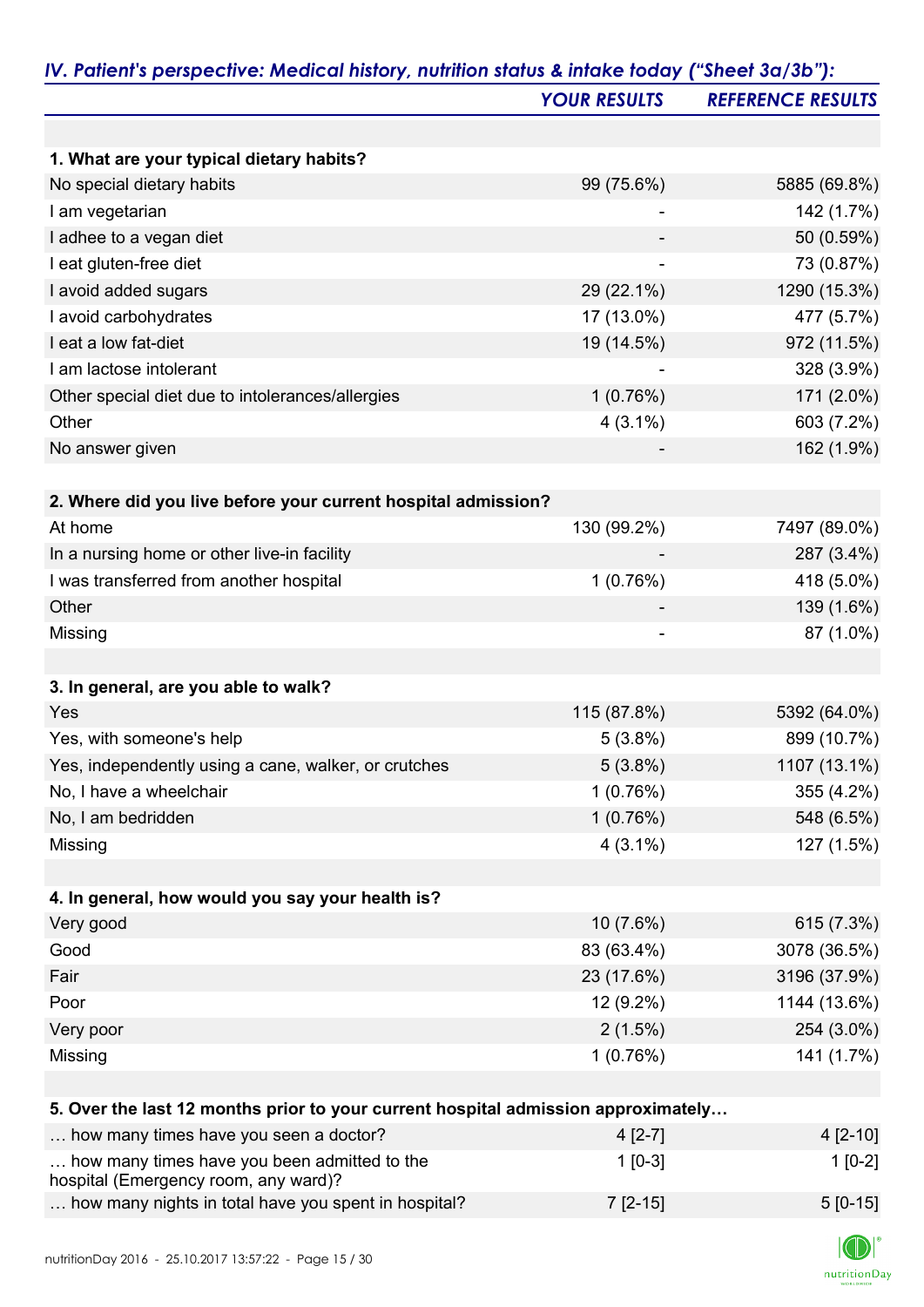| 6. How many different medications do you take routinely each day (prior to hospitalisation)? |             |              |
|----------------------------------------------------------------------------------------------|-------------|--------------|
| $1 - 2$                                                                                      | 46 (35.1%)  | 1638 (19.4%) |
| $3 - 5$                                                                                      | 32 (24.4%)  | 2272 (27.0%) |
| More than 5                                                                                  | 33 (25.2%)  | 2608 (30.9%) |
| None                                                                                         | 17 (13.0%)  | 1375 (16.3%) |
| I do not know                                                                                | 3(2.3%)     | 429 (5.1%)   |
| Missing                                                                                      |             | 106 (1.3%)   |
|                                                                                              |             |              |
| 7. Do you have health insurance?                                                             |             |              |
| Yes, private insurance only                                                                  | 5(3.8%)     | 1250 (14.8%) |
| Yes, public insurance only                                                                   | 112 (85.5%) | 4213 (50.0%) |
| Yes, both                                                                                    | 6(4.6%)     | 1101 (13.1%) |
| None                                                                                         | $4(3.1\%)$  | 1114 (13.2%) |
| I prefer not to answer                                                                       |             | 483 (5.7%)   |
| Missing                                                                                      | $4(3.1\%)$  | 267 (3.2%)   |
|                                                                                              |             |              |
| 8. What was your weight 5 years ago?                                                         | 78 [65-93]  | 70 [60-83]   |
| I do not know                                                                                | 12 (9.2%)   | 2268 (26.9%) |
|                                                                                              |             |              |
| 9a. Have you lost weight within the last 3 months?                                           |             |              |
| Yes, intentionally                                                                           | 19 (14.5%)  | 795 (9.4%)   |
| Yes, unintentionally                                                                         | 41 (31.3%)  | 3179 (37.7%) |
| No, my weight stayed the same                                                                | 39 (29.8%)  | 2488 (29.5%) |
| No, I gained weight                                                                          | 16 (12.2%)  | 911 (10.8%)  |
| I do not know                                                                                | 13 (9.9%)   | 856 (10.2%)  |
| Missing                                                                                      | 3(2.3%)     | 199 (2.4%)   |
|                                                                                              |             |              |
| 9b. If yes, how many kg did you lose?                                                        | $5[4-10]$   | $6[3-10]$    |
| I do not know                                                                                | $3(5.0\%)$  | 672 (16.9%)  |
|                                                                                              |             |              |
| 10. Did you know about your hospitalisation two days<br>before admission? (Yes)              | 109 (83.2%) | 3142 (39.1%) |
|                                                                                              |             |              |
| 11. Please indicate if you                                                                   |             |              |
| were weighed at admission                                                                    | 49 (37.4%)  | 4710 (56.2%) |
| were informed about your nutrition status                                                    | 24 (18.3%)  | 2651 (32.0%) |
| were informed about nutrition care options                                                   | 13 (9.9%)   | 2341 (28.3%) |
| received special nutrition care                                                              | $11(8.5\%)$ | 2232 (27.0%) |
|                                                                                              |             |              |
| 12. How well have you eaten in the week before you were admitted to the hospital?            |             |              |
| More than normal                                                                             | 3(2.3%)     | 366 (4.4%)   |

| More than normal     | $3(2.3\%)$  | $366(4.4\%)$ |
|----------------------|-------------|--------------|
| Normal               | 107 (81.7%) | 5184 (62.0%) |
| About 3/4 of normal  | $8(6.1\%)$  | 801 (9.6%)   |
| About half of normal | $9(6.9\%)$  | 1028 (12.3%) |

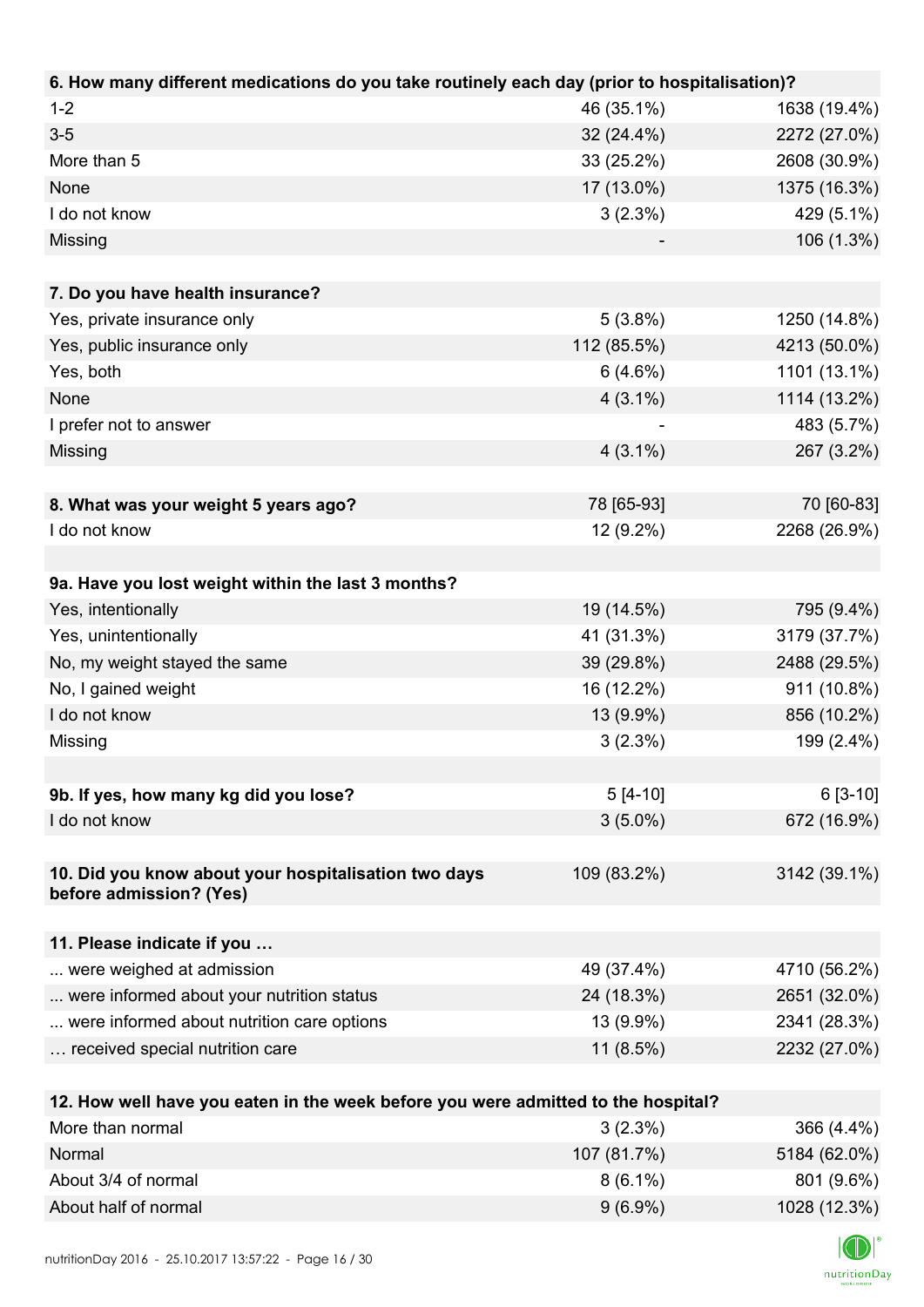| About a quarter to nearly nothing                                              | $4(3.1\%)$  | 750 (9.0%)   |
|--------------------------------------------------------------------------------|-------------|--------------|
| I do not know                                                                  |             | 82 (0.98%)   |
| Missing                                                                        |             | 157 (1.9%)   |
|                                                                                |             |              |
| 13. In general, how satisfied are you with the food at the hospital?           |             |              |
| Very satisfied                                                                 | 54 (41.2%)  | 2303 (27.5%) |
| Somewhat satisfied                                                             | 16 (12.2%)  | 2525 (30.2%) |
| <b>Neutral</b>                                                                 | 39 (29.8%)  | 1669 (19.9%) |
| <b>Dissatisfied</b>                                                            | $8(6.1\%)$  | 652 (7.8%)   |
| Very dissatisfied                                                              | 5(3.8%)     | 252 (3.0%)   |
| I do not know                                                                  | $9(6.9\%)$  | 712 (8.5%)   |
| Missing                                                                        |             | 255 (3.0%)   |
|                                                                                |             |              |
| 14. Did you get any help with eating TODAY?                                    |             |              |
| Yes, from family or friends                                                    | $5(3.8\%)$  | 910 (10.9%)  |
| Yes, from hospital staff                                                       | 2(1.5%)     | 544 (6.5%)   |
| <b>No</b>                                                                      | 119 (90.8%) | 6450 (77.1%) |
| I do not know                                                                  |             | 107 (1.3%)   |
| Missing                                                                        | 5(3.8%)     | 357 (4.3%)   |
|                                                                                |             |              |
| 15. Were you able to eat without interruption TODAY?<br>(Yes)                  | 86 (67.2%)  | 5869 (74.5%) |
|                                                                                |             |              |
| 16a. Please indicate how much hospital food you ate for lunch or dinner TODAY: |             |              |
| About all                                                                      | 64 (48.9%)  | 4051 (48.4%) |
| 1/2                                                                            | 31 (23.7%)  | 1966 (23.5%) |
| 1/4                                                                            | 14 (10.7%)  | 1005 (12.0%) |
| Nothing                                                                        | 22 (16.8%)  | 975 (11.7%)  |
| Missing                                                                        |             | 371 (4.4%)   |
|                                                                                |             |              |
| 16b. The portion size of the meal I ordered TODAY was                          |             |              |
| Standard                                                                       | 79 (60.3%)  | 5388 (64.4%) |
| Smaller                                                                        | 3(2.3%)     | 778 (9.3%)   |
| Larger                                                                         | 2(1.5%)     | 328 (3.9%)   |
| I do not know                                                                  | 29 (22.1%)  | 848 (10.1%)  |
| Missing                                                                        | 18 (13.7%)  | 1026 (12.3%) |
|                                                                                |             |              |
| 17. If you did not eat everything of your meal, please tell us why:            |             |              |
| I did not like the type of food offered                                        | 20 (29.9%)  | 570 (14.4%)  |
| I did not like the smell/taste of the food                                     | 12 (17.9%)  | 443 (11.2%)  |
| The food did not fit my cultural/religious preferences                         | $1(1.5\%)$  | 47 (1.2%)    |
| The food was too hot                                                           | $1(1.5\%)$  | 14 (0.35%)   |
| The food was too cold                                                          | $1(1.5\%)$  | 86 (2.2%)    |
| Due to food allergy/intolerance                                                | $1(1.5\%)$  | 25 (0.63%)   |
| I was not hungry at that time                                                  | 12 (17.9%)  | 672 (17.0%)  |
|                                                                                |             |              |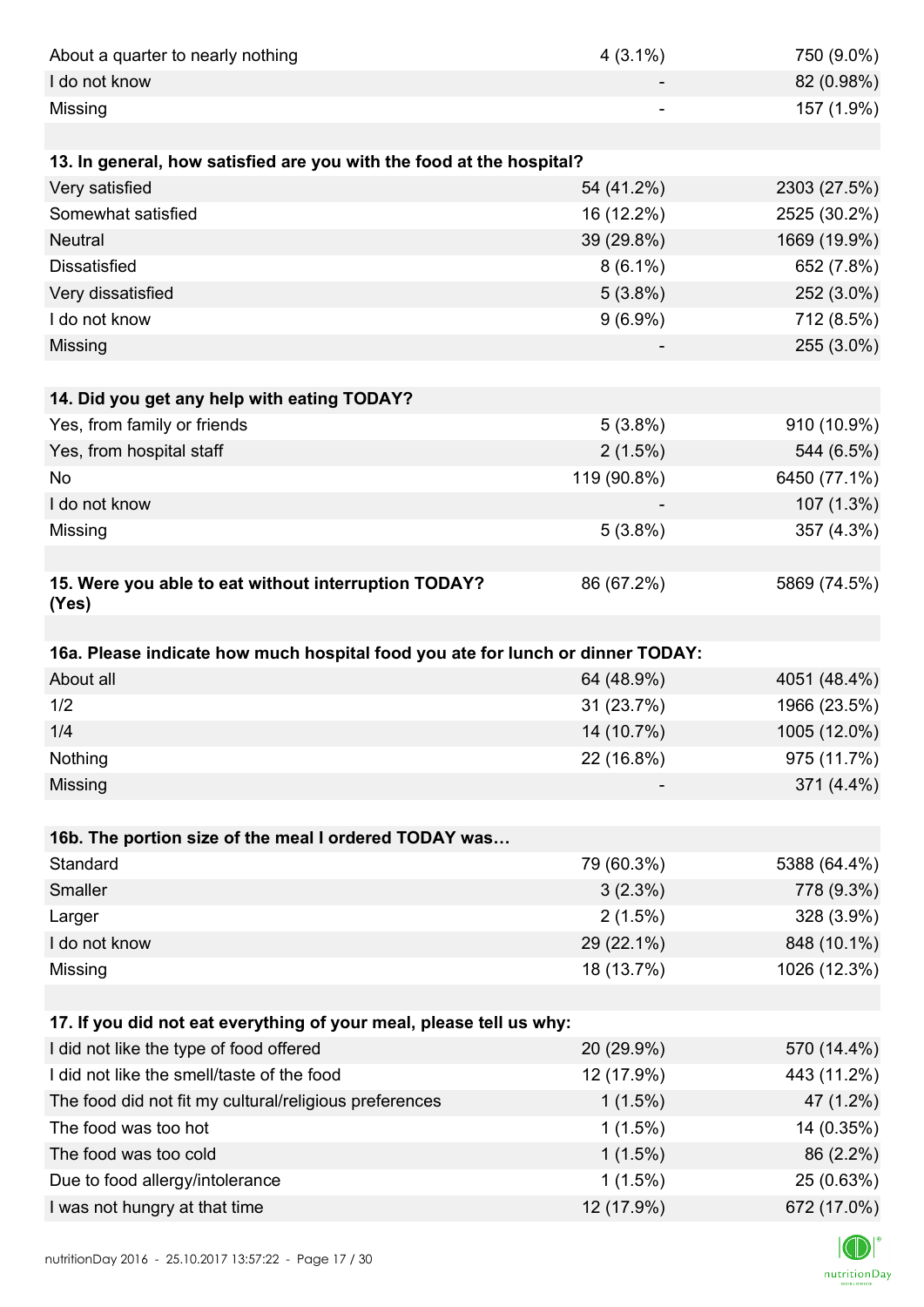| I do not have my usual appetite                                                      | 15 (22.4%)   | 1114 (28.2%) |
|--------------------------------------------------------------------------------------|--------------|--------------|
| I have problems chewing/swallowing                                                   | $7(10.4\%)$  | 225 (5.7%)   |
| I normally eat less than what was served                                             | $4(6.0\%)$   | 428 (10.8%)  |
| I had nausea/vomiting                                                                | 3(4.5%)      | 327 (8.3%)   |
| I was too tired                                                                      | $4(6.0\%)$   | 219 (5.5%)   |
| I cannot eat without help                                                            | $1(1.5\%)$   | 68 (1.7%)    |
| I was not allowed to eat                                                             | $6(9.0\%)$   | 449 (11.4%)  |
| I had an exam, surgery, or test and missed my meal                                   | $1(1.5\%)$   | 234 (5.9%)   |
| I did not get requested food                                                         | $4(6.0\%)$   | 53 (1.3%)    |
| No answer given                                                                      | $1(1.5\%)$   | 481 (12.2%)  |
|                                                                                      |              |              |
| 18. Enter the number of glasses/cups of the drinks you consumed in the last 24 hours |              |              |
| Water                                                                                | $5[3-7]$     | $3[2-5]$     |
| Tea                                                                                  | $1 [0-1]$    | $1[0-2]$     |
| Coffee                                                                               | $1 [0-1]$    | $1[0-2]$     |
| <b>Milk</b>                                                                          | $0 [0-0]$    | $1[0-1]$     |
| Fruit juice                                                                          | $0 [0-0]$    | $1[0-2]$     |
| Soft drinks                                                                          | $0 [0-0]$    | $0[0-1]$     |
| <b>Nutrition drink</b>                                                               | $0 [0-0]$    | $0 [0-1]$    |
| Other                                                                                | $0 [0-0]$    | $0 [0-1]$    |
|                                                                                      |              |              |
| 19a. Did you eat any food apart from hospital food<br><b>TODAY?</b>                  | 75 (60.0%)   | 2048 (26.7%) |
|                                                                                      |              |              |
| 19b. If yes, what did you eat?                                                       |              |              |
| Sweet snacks                                                                         | 10 (13.3%)   | 501 (24.5%)  |
| Salty snacks<br>Homemade food                                                        | 23 (30.7%)   | 273 (13.3%)  |
| Fruits                                                                               | 15 (20.0%)   | 302 (14.7%)  |
|                                                                                      | 28 (37.3%)   | 724 (35.4%)  |
| Dairy products<br>Food delivered/restaurant                                          | 15 (20.0%)   | 212 (10.4%)  |
|                                                                                      | 2(2.7%)      | 84 (4.1%)    |
| Sandwich                                                                             | 10 (13.3%)   | 139 (6.8%)   |
| Other                                                                                | 12 (16.0%)   | 400 (19.5%)  |
| 20. How has your food intake changed since your hospital admission?                  |              |              |
| Increased                                                                            | 11 $(8.4\%)$ | 1138 (13.6%) |
| Decreased                                                                            | 46 (35.1%)   | 2694 (32.2%) |
| Stayed the same                                                                      | 57 (43.5%)   | 3504 (41.9%) |
| I do not know                                                                        | 12 (9.2%)    | 582 (7.0%)   |
|                                                                                      | $5(3.8\%)$   | 450 (5.4%)   |
| Missing                                                                              |              |              |
| 21. TODAY I feel                                                                     |              |              |
| Stronger than at admission                                                           | 34 (26.0%)   | 3635 (43.4%) |
| Weaker than at admission                                                             | 18 (13.7%)   | 1458 (17.4%) |
| Same as at admission                                                                 | 66 (50.4%)   | 2363 (28.2%) |
|                                                                                      |              |              |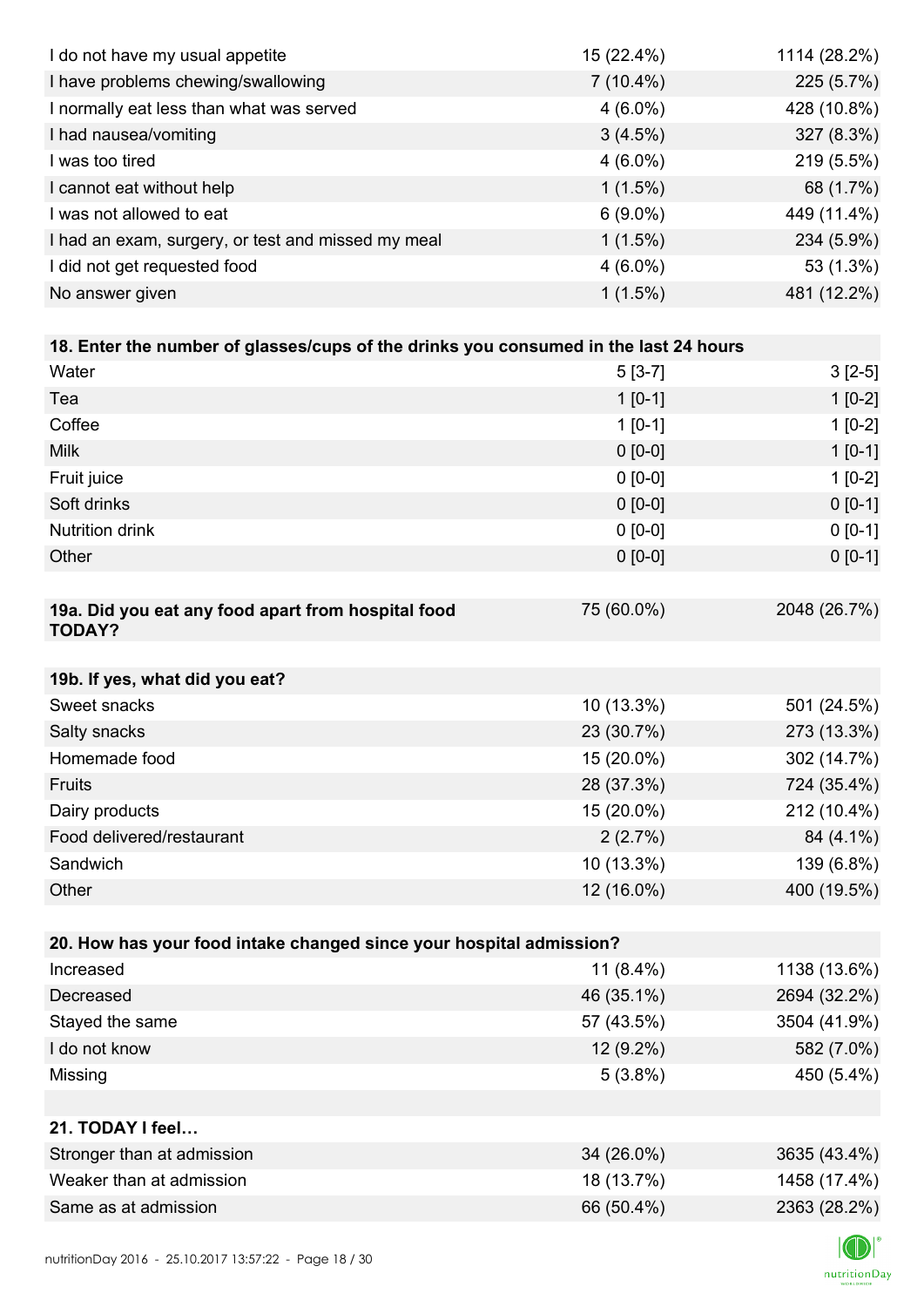| I was admitted today                                 | $7(5.3\%)$  | 236 (2.8%)   |
|------------------------------------------------------|-------------|--------------|
| I do not know                                        | $5(3.8\%)$  | 454 (5.4%)   |
| Missing                                              | 1(0.76%)    | 222 (2.7%)   |
|                                                      |             |              |
| 22. Can you walk without assistance TODAY?           |             |              |
| Yes                                                  | 120 (91.6%) | 4925 (58.9%) |
| No, only with assistance                             | $4(3.1\%)$  | 2067 (24.7%) |
| No, I stay in bed                                    | 6(4.6%)     | 929 (11.1%)  |
| Missing                                              | 1(0.76%)    | 447 (5.3%)   |
|                                                      |             |              |
| 23. Did anyone help you complete this questionnaire? | 79 (62.2%)  | 5634 (69.0%) |

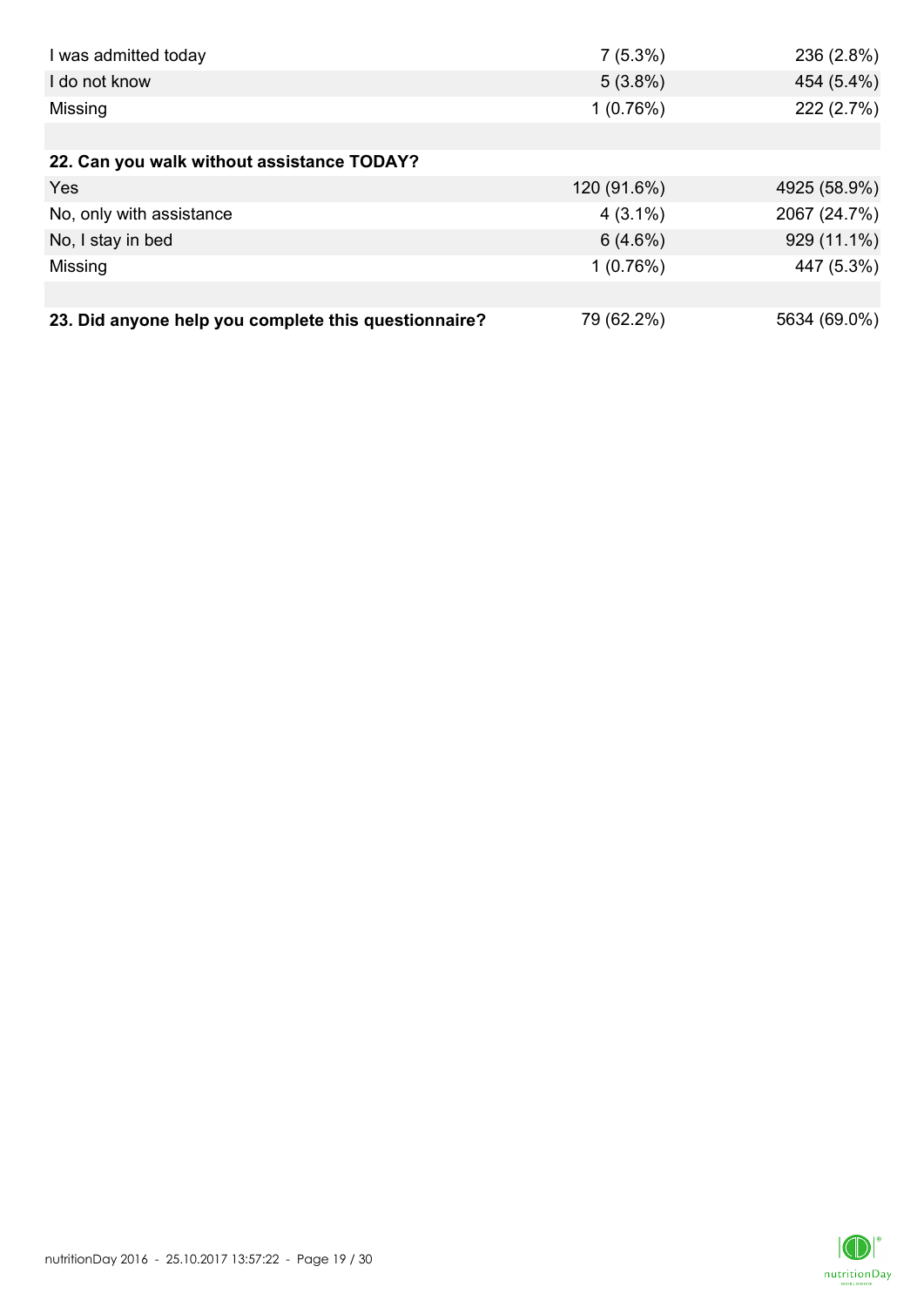|                                                                           | <b>YOUR RESULTS</b>      | <b>REFERENCE RESULTS</b> |
|---------------------------------------------------------------------------|--------------------------|--------------------------|
| Number of units with cancer patients:                                     | 3                        | 113                      |
| <b>Computerized system in hospital:</b>                                   | 3 units (100%) YES       | 109 units (96%) YES      |
|                                                                           |                          |                          |
| Nutritional treatment of cancer patients is part of<br>overall care plan  | - units (00%) YES        | 95 units (84%) YES       |
|                                                                           |                          |                          |
| Nutritional treatment is considered                                       |                          |                          |
| Routinely                                                                 |                          | 56 (49.6%)               |
| When patient asks                                                         | $\overline{\phantom{a}}$ | 29 (25.7%)               |
| When body weight loss > 10%                                               |                          | 39 (34.5%)               |
| During palliative phase                                                   | $\overline{\phantom{0}}$ | 33 (29.2%)               |
| Other                                                                     |                          | 6(5.31%)                 |
| Missing                                                                   | $3(100\%)$               | 17 (15.0%)               |
| Nutritional treatment is not part of the<br>comprehensive approach due to |                          |                          |
| Lack of evidence                                                          | $3(100\%)$               | 7(6.19%)                 |
| No knowledge of the field                                                 |                          | 7(6.19%)                 |
| No reimbursement                                                          | $3(100\%)$               | 7(6.19%)                 |
| It feeds the tumour                                                       |                          | 1(0.88%)                 |
| Other                                                                     |                          | 4(3.54%)                 |
|                                                                           |                          |                          |
| Nutritional therapy used for cancer patients                              |                          |                          |
| Nutrition according to nutrition plan                                     |                          | 64 (56.6%)               |
| Calculation of energy needs                                               | $1(33,3\%)$              | 82 (72.6%)               |
| Monitoring patients intake and use of oral<br>supplements                 | 2(66,7%)                 | 99 (87.6%)               |
| None                                                                      | $1(33,3\%)$              | 4(3.54%)                 |
| Other                                                                     |                          | 5(4.42%)                 |
| Missing                                                                   |                          | 2(1.77%)                 |
| Nutritional therapy is not used due to                                    |                          |                          |
| Lack of evidence                                                          | $1(33,3\%)$              | 2(1.77%)                 |
| Lack of experience                                                        |                          | 6(5.31%)                 |
| No reimbursement                                                          | $1(33,3\%)$              | 3(2.65%)                 |
| Lack of dietitians                                                        | 2(66,7%)                 | 8(7.08%)                 |
| Lack of other experts                                                     | $1(33,3\%)$              | 3(2.65%)                 |
| Other                                                                     |                          | 1(0.88%)                 |
| Missing                                                                   |                          |                          |

### **Assessment of parameters in cancer patients & methods used:**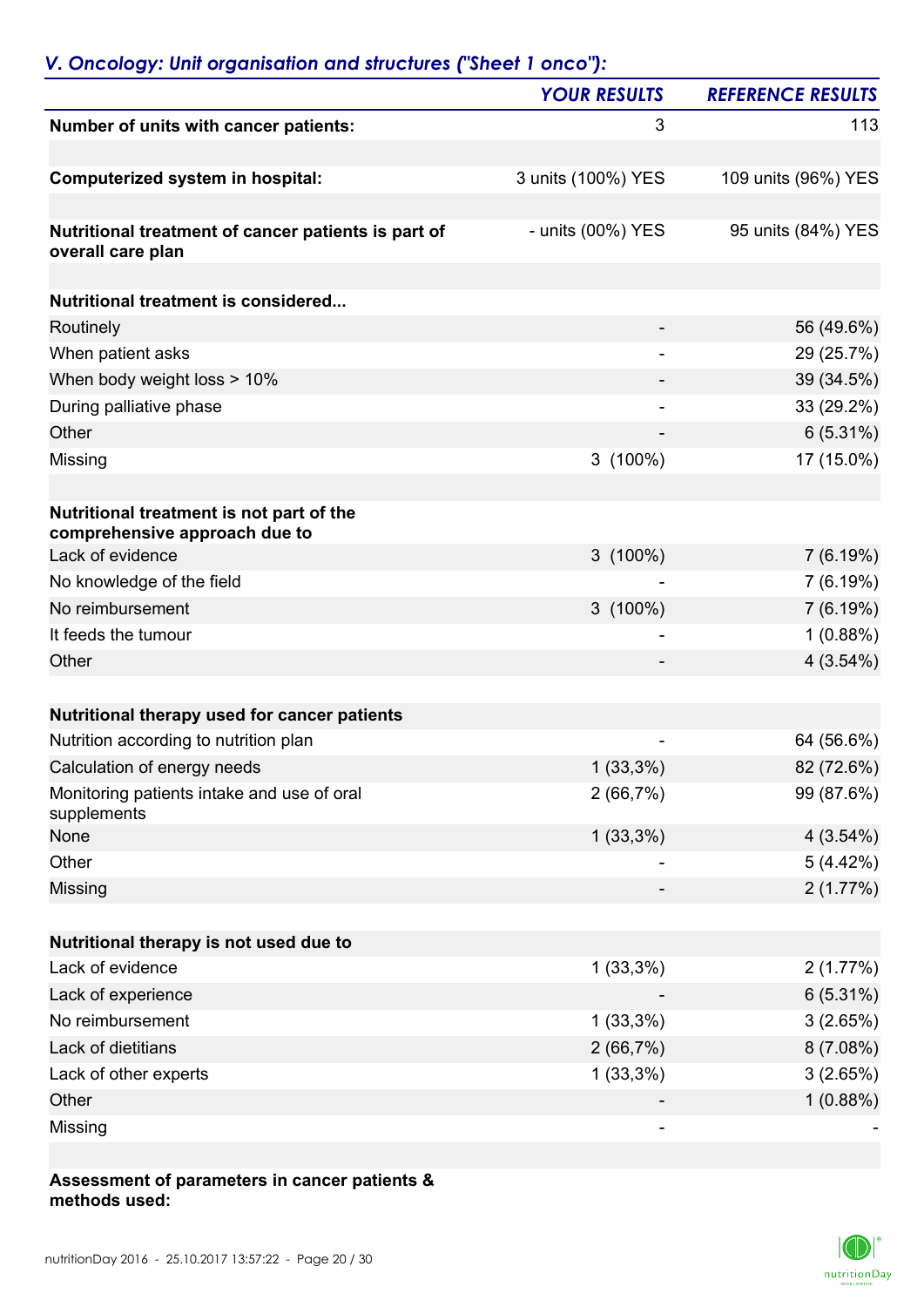| Anthropometry/Body composition: |                          |             |
|---------------------------------|--------------------------|-------------|
| <b>Body weight</b>              |                          |             |
| Regularly                       | 2(66,7%)                 | 75 (66.4%)  |
| At chemotherapy                 |                          | 12 (10.6%)  |
| When necessary                  | $1(33,3\%)$              | 23 (20.4%)  |
| <b>Never</b>                    |                          | 1(0.88%)    |
| Unknown                         |                          | 1(0.88%)    |
| Missing                         |                          | 1(0.88%)    |
| Anthropometrics (circumference) |                          |             |
| Regularly                       | $1(33,3\%)$              | 12 (10.6%)  |
| At chemotherapy                 |                          | 1(0.88%)    |
| When necessary                  | 2(66,7%)                 | 40 (35.4%)  |
| <b>Never</b>                    |                          | 53 (46.9%)  |
| Unknown                         | $\overline{\phantom{0}}$ | 1(0.88%)    |
| Missing                         |                          | 6(5.31%)    |
| <b>BIA</b>                      |                          |             |
| Regularly                       |                          | 5(4.42%)    |
| At chemotherapy                 |                          |             |
| When necessary                  | 3 (100%)                 | 23 (20.4%)  |
| <b>Never</b>                    |                          | 77 (68.1%)  |
| Unknown                         |                          | 3(2.65%)    |
| Missing                         |                          | 5(4.42%)    |
|                                 |                          |             |
| <b>CT SCAN</b>                  |                          |             |
| Regularly                       |                          | $6(5.31\%)$ |
| At chemotherapy                 |                          | 1(0.88%)    |
| When necessary                  | 2(66,7%)                 | 29 (25.7%)  |
| Never                           | $1(33,3\%)$              | 70 (61.9%)  |
| Unknown                         |                          | 3(2.65%)    |
| Missing                         |                          | 4(3.54%)    |
| <b>DEXA</b>                     |                          |             |
| Regularly                       | $\overline{\phantom{0}}$ | 2(1.77%)    |
| At chemotherapy                 |                          |             |
| When necessary                  |                          | 15 (13.3%)  |
| Never                           | $3(100\%)$               | 83 (73.5%)  |
| Unknown                         |                          | 8(7.08%)    |
| Missing                         |                          | 5(4.42%)    |
| <b>Other (body composition)</b> |                          |             |
| Regularly                       |                          | 1(0.88%)    |
|                                 |                          |             |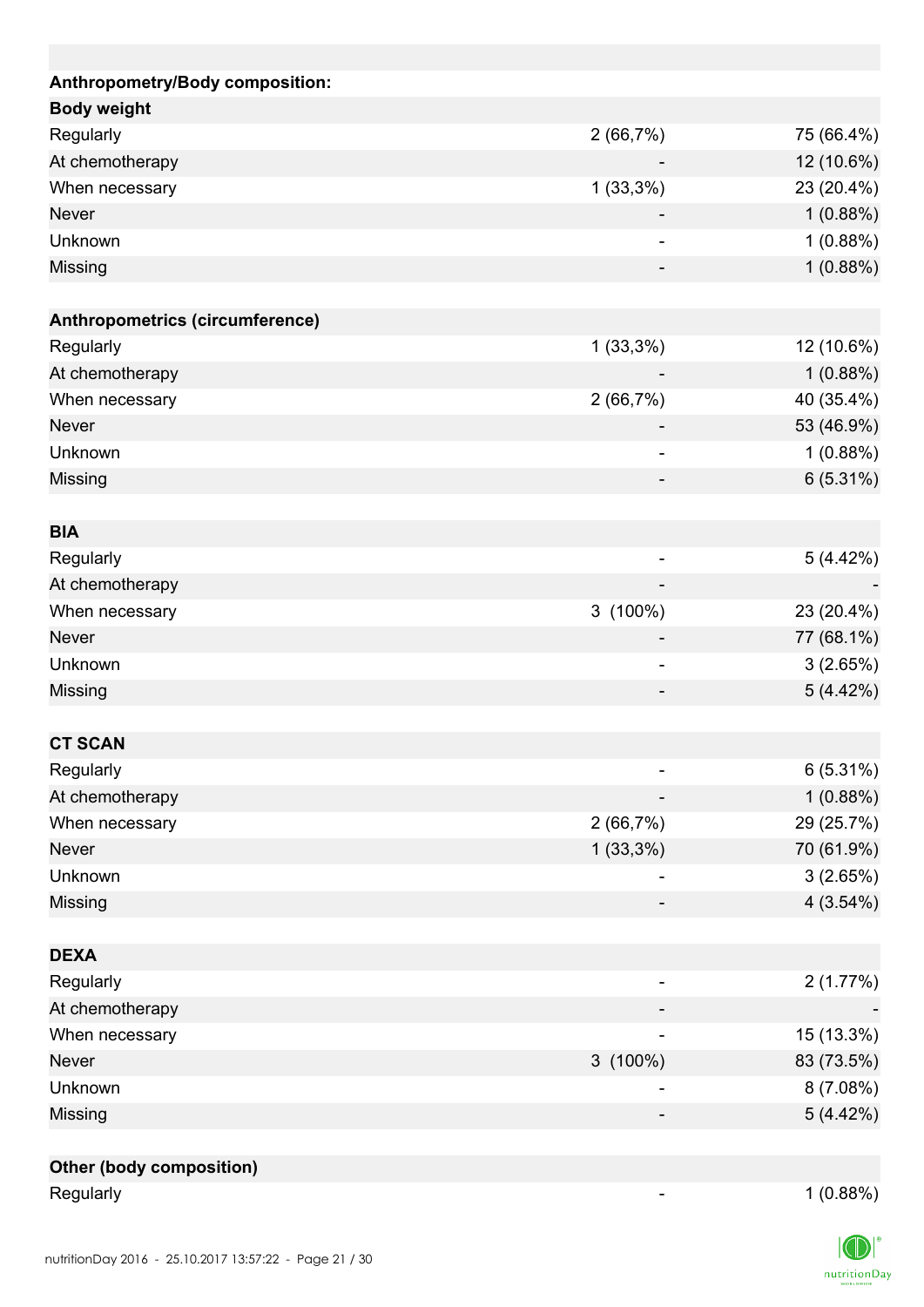| At chemotherapy                      |                          |             |
|--------------------------------------|--------------------------|-------------|
| When necessary                       | $1(33,3\%)$              | 16 (14.2%)  |
| <b>Never</b>                         | 2(66,7%)                 | 40 (35.4%)  |
| Unknown                              |                          | 19 (16.8%)  |
| Missing                              |                          | 37 (32.7%)  |
|                                      |                          |             |
| <b>Body function:</b>                |                          |             |
| Handgrip                             |                          |             |
| Regularly                            |                          | 6(5.31%)    |
| At chemotherapy                      | $\overline{a}$           | 1(0.88%)    |
| When necessary                       | $1(33,3\%)$              | 36 (31.9%)  |
| Never                                | 2(66,7%)                 | 60 (53.1%)  |
| Unknown                              |                          | 4(3.54%)    |
| Missing                              |                          | $6(5.31\%)$ |
|                                      |                          |             |
| 6-minutes walking test               |                          |             |
| Regularly                            |                          | 3(2.65%)    |
| At chemotherapy                      | $\overline{\phantom{a}}$ |             |
| When necessary                       | $1(33,3\%)$              | 32 (28.3%)  |
| Never                                | 2(66,7%)                 | 66 (58.4%)  |
| Unknown                              |                          | 5(4.42%)    |
| Missing                              |                          | 7 (6.19%)   |
|                                      |                          |             |
| <b>Other (body function)</b>         |                          |             |
| Regularly                            |                          | 4(3.54%)    |
| At chemotherapy                      |                          |             |
| When necessary                       | $1(33,3\%)$              | 22 (19.5%)  |
| <b>Never</b>                         | 2(66,7%)                 | 45 (39.8%)  |
| Unknown                              |                          | 15 (13.3%)  |
| Missing                              | $\overline{\phantom{a}}$ | 27 (23.9%)  |
|                                      |                          |             |
| Nutritional requirements, calculated |                          |             |
| Regularly                            |                          | 32 (28.3%)  |
| At chemotherapy                      |                          |             |
| When necessary                       | $1(33,3\%)$              | 64 (56.6%)  |
| Never                                | 2(66,7%)                 | 5(4.42%)    |
| Unknown                              |                          |             |
| Missing                              |                          | 12 (10.6%)  |
|                                      |                          |             |
| <b>Nutritional intake:</b>           |                          |             |
| <b>Every meal</b>                    |                          |             |
| Regularly                            |                          | 31 (27.4%)  |
| At chemotherapy                      |                          | 1(0.88%)    |
| When necessary                       | $1(33,3\%)$              | 49 (43.4%)  |

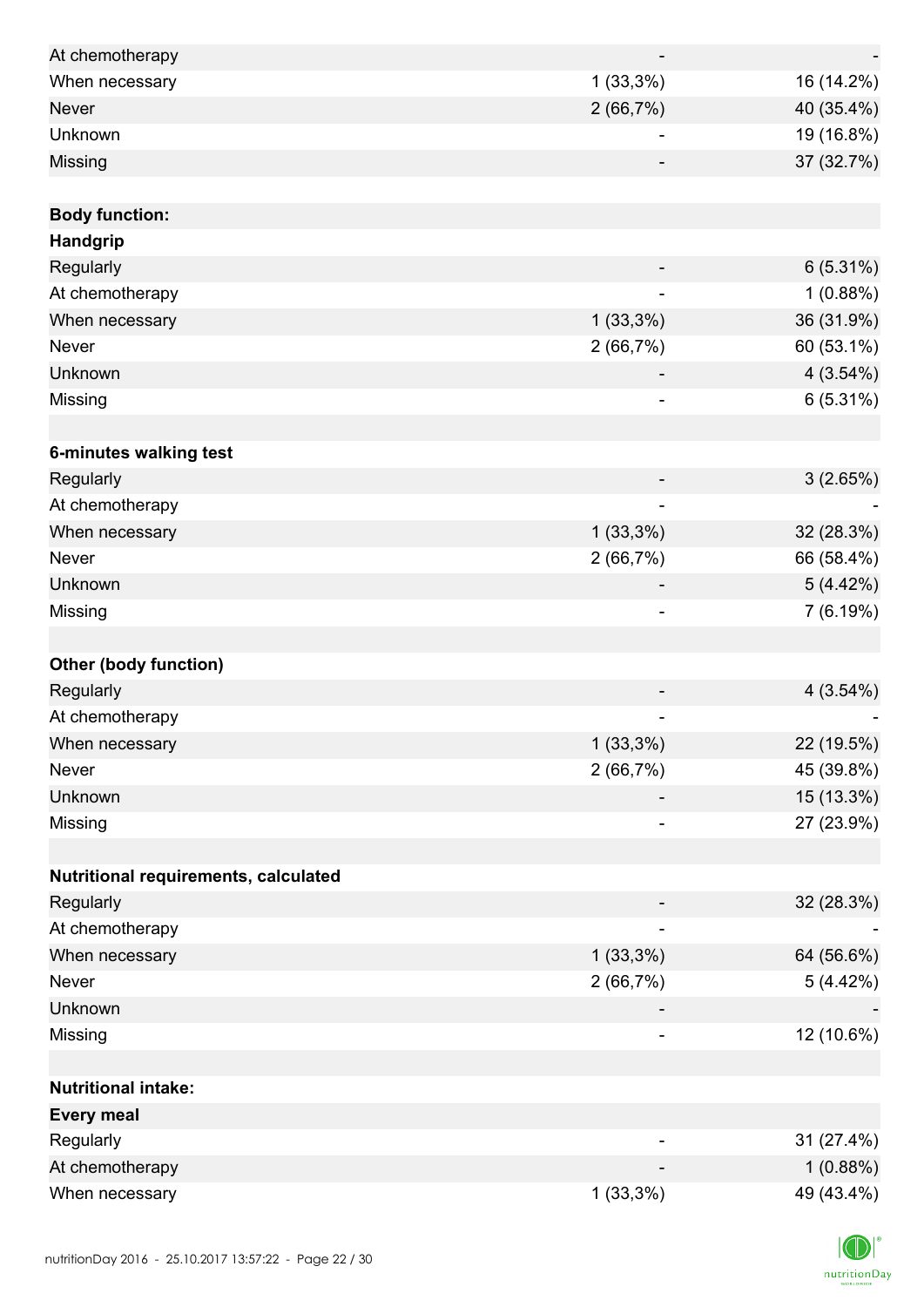| <b>Never</b>               | 2(66,7%)                 | 13 (11.5%) |
|----------------------------|--------------------------|------------|
| Unknown                    |                          | 6(5.31%)   |
| Missing                    |                          | 13 (11.5%) |
|                            |                          |            |
| 1 meal per day             |                          |            |
| Regularly                  |                          | 12 (10.6%) |
| At chemotherapy            |                          | 1(0.88%)   |
| When necessary             |                          | 34 (30.1%) |
| <b>Never</b>               | 2(66,7%)                 | 19 (16.8%) |
| Unknown                    |                          | 9(7.96%)   |
| Missing                    | $1(33,3\%)$              | 38 (33.6%) |
|                            |                          |            |
| 2 meals per day            |                          |            |
| Regularly                  |                          | 12 (10.6%) |
| At chemotherapy            |                          |            |
| When necessary             | $1(33,3\%)$              | 33 (29.2%) |
| <b>Never</b>               | 2(66,7%)                 | 20 (17.7%) |
| Unknown                    |                          | 9(7.96%)   |
| Missing                    |                          | 39 (34.5%) |
|                            |                          |            |
| 24h recall                 |                          |            |
| Regularly                  | $\overline{\phantom{0}}$ | 27 (23.9%) |
| At chemotherapy            |                          | 2(1.77%)   |
| When necessary             |                          | 40 (35.4%) |
| <b>Never</b>               | $3(100\%)$               | 12 (10.6%) |
| Unknown                    |                          | 7(6.19%)   |
| Missing                    |                          | 25 (22.1%) |
|                            |                          |            |
| Other (nutritional intake) |                          |            |
| Regularly                  |                          | 2(1.77%)   |
| At chemotherapy            |                          |            |
| When necessary             |                          | 16 (14.2%) |
| Never                      | $3(100\%)$               | 22 (19.5%) |
| Unknown                    |                          | 17 (15.0%) |
| Missing                    |                          | 56 (49.6%) |
|                            |                          |            |
| Questionnaire completed by |                          |            |
| <b>Dietitian</b>           |                          | 40 (35.4%) |
| <b>Nurse</b>               |                          | 29 (25.7%) |
| Physician                  | $3(100\%)$               | 38 (33.6%) |
| Nutritional scientist      |                          | 5(4.42%)   |
| Other                      |                          |            |
| Missing                    | -                        | 1(0.88%)   |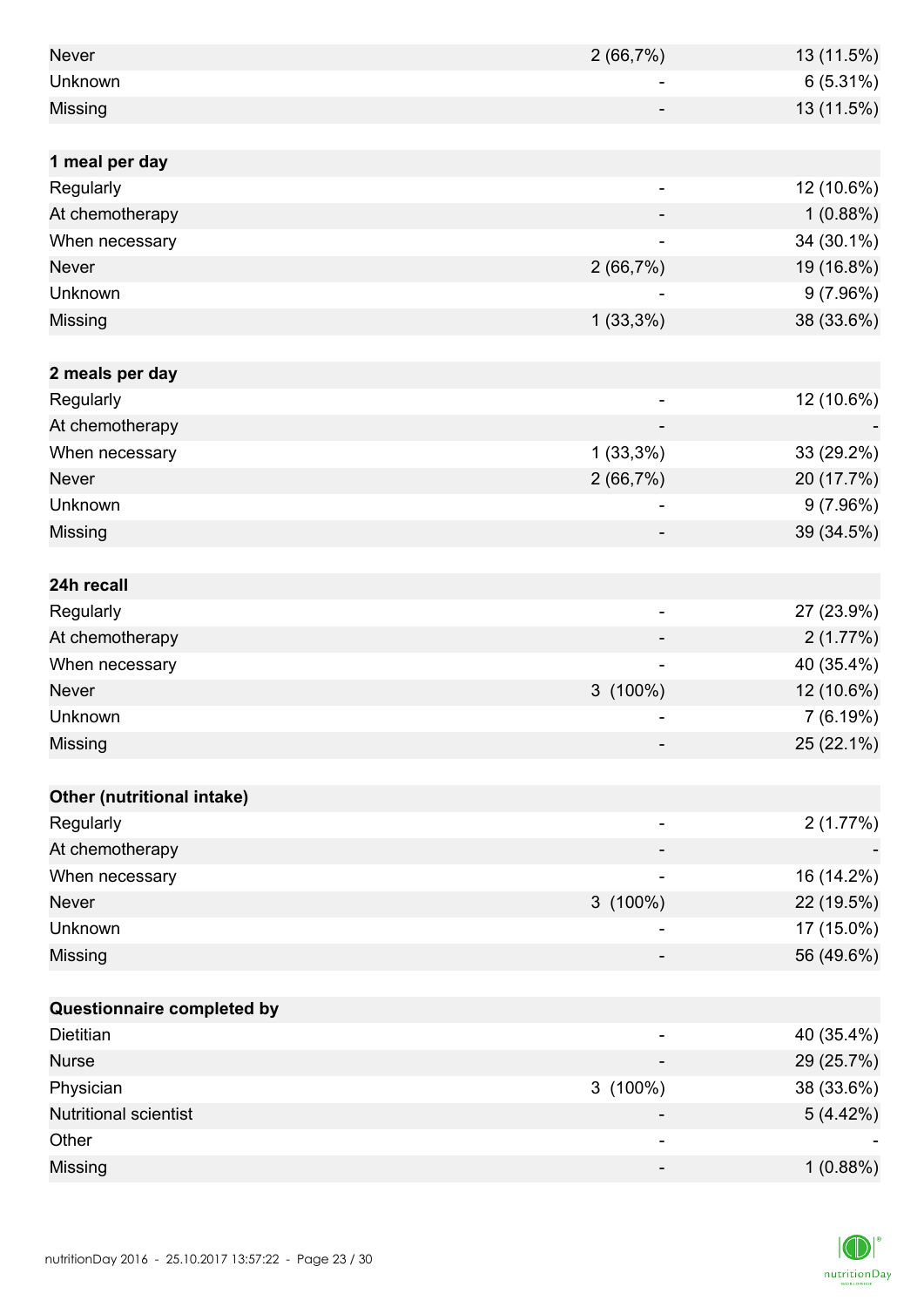|                                             | <b>YOUR RESULTS</b> | <b>REFERENCE RESULTS</b> |
|---------------------------------------------|---------------------|--------------------------|
| Number of patients completing Sheet 2_onco: | 8                   | 959                      |
| Demographic data:                           |                     |                          |
| Age (years)                                 | 62 [19-75]          | 66 [18-96]               |
| Female gender                               | $1(12,5\%)$         | 378 (39.4%)              |
| Weight (kg)                                 | $74,7 \pm 14,3$     | $65.1 \pm 16.5$          |
| Height (cm)                                 | $173,5 \pm 8,7$     | $165.9 \pm 9.9$          |
| BMI (kg/m2)                                 | $25,1 \pm 4,7$      | $23.7 \pm 4.7$           |
|                                             |                     |                          |
| <b>Outpatient (o)/Ward (w)</b>              |                     |                          |
| Outpatient(o)                               |                     | 63 (6.57%)               |
| Ward (w)                                    | 8 (100%)            | 892 (93.0%)              |
| Missing                                     |                     | $4(0.42\%)$              |
| <b>Goal of Therapy</b>                      |                     |                          |
| Curative                                    | 4 (50,0%)           | 554 (57.8%)              |
| Palliative                                  | 3(37,5%)            | 343 (35.8%)              |
| Terminal                                    |                     | 37 (3.86%)               |
| Missing                                     | $1(12,5\%)$         | 25 (2.61%)               |
|                                             |                     |                          |
| <b>Reason for admission</b>                 |                     |                          |
| Clinical diagnostics                        | $2(25,0\%)$         | 104 (10.8%)              |
| Therapy                                     | 7(87,5%)            | 469 (48.9%)              |
| Surgery related                             | $1(12,5\%)$         | 200 (20.9%)              |
| <b>Treatment complications</b>              | $1(12,5\%)$         | 119 (12.4%)              |
| Poor health status                          |                     | 118 (12.3%)              |
| Independent care difficult                  |                     | 6(0.63%)                 |
| Missing                                     | ۰                   |                          |
|                                             |                     |                          |
| <b>Present cancer diagnosis</b>             |                     |                          |
| <b>Breast</b>                               |                     | 51 (5.32%)               |
| Colon, rectum                               | $2(25,0\%)$         | 163 (17.0%)              |
| Prostate                                    |                     | 29 (3.02%)               |
| Lung                                        |                     | 75 (7.82%)               |
| Skin                                        |                     | 4 (0.42%)                |
| Kidney/bladder                              |                     | 30(3.13%)                |
| Gastric/oesophageal                         | $1(12,5\%)$         | 144 (15.0%)              |
| Pancreas                                    |                     | 63 (6.57%)               |
| Lymphoma                                    |                     | 94 (9.80%)               |
| Ears nose throat (ENT)                      | 5(62,5%)            | 41 (4.28%)               |
| Leukaemia                                   |                     | 74 (7.72%)               |
| Genital tract                               |                     | 32 (3.34%)               |

## *V. Oncology: Cancer patients - Diagnosis & therapy ("Sheet 2 onco"):*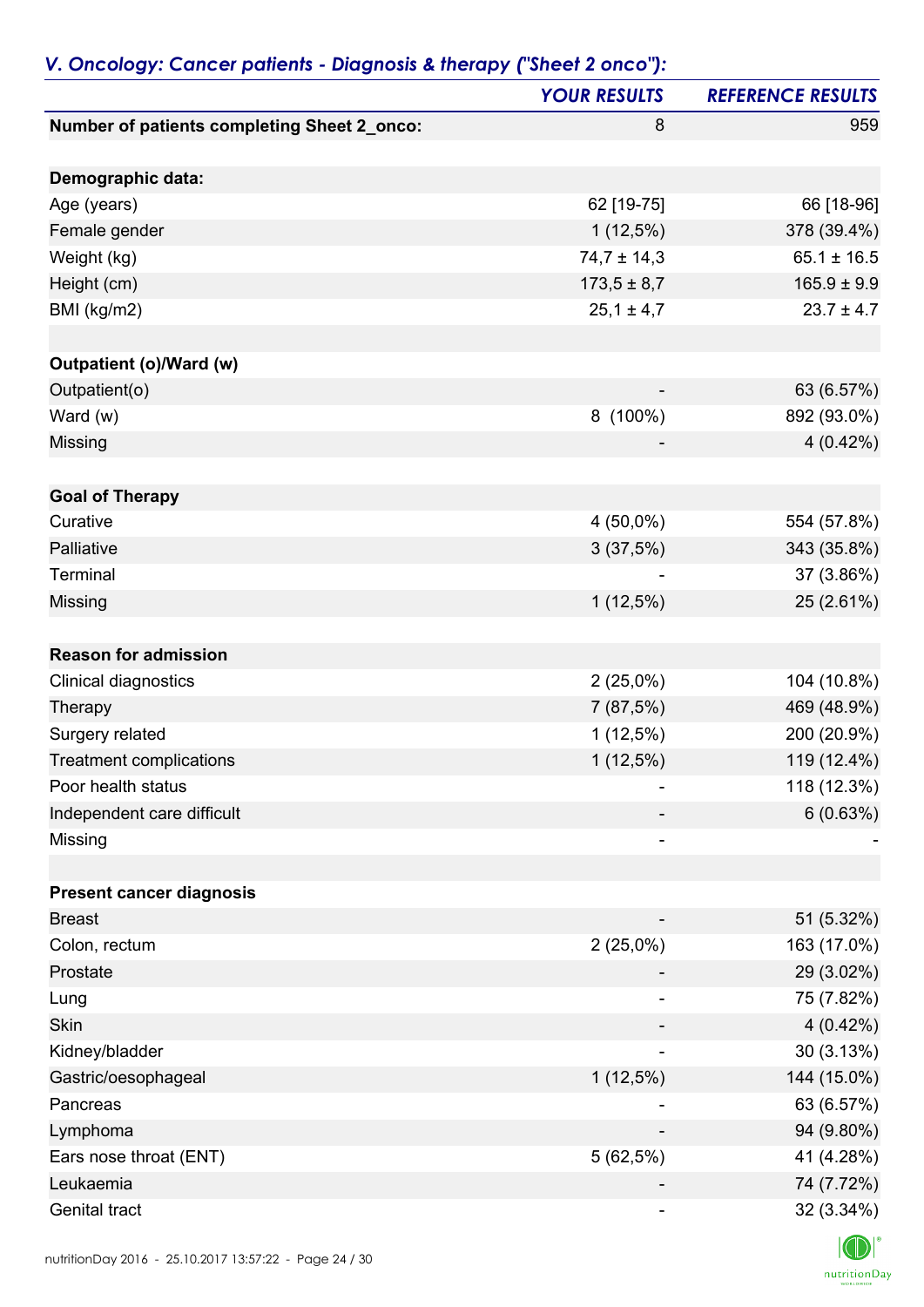| Liver                          |                          | 103 (10.7%) |
|--------------------------------|--------------------------|-------------|
| Sarcoma                        | -                        | 8(0.83%)    |
| <b>Brain</b>                   |                          | 11 (1.15%)  |
| Testicular                     |                          |             |
| Other                          |                          | 73 (7.61%)  |
| Missing                        |                          | 11 (1.15%)  |
|                                |                          |             |
| <b>Time since diagnosis</b>    |                          |             |
| 0-2 months                     | 3(37,5%)                 | 344 (35.9%) |
| 3-5 months                     |                          | 159 (16.6%) |
| 6-12 months                    | $2(25,0\%)$              | 152 (15.8%) |
| 1-2 years                      | 3(37,5%)                 | 118 (12.3%) |
| 2-4 years                      |                          | 77 (8.03%)  |
| > 4 years                      | $\overline{\phantom{a}}$ | 87 (9.07%)  |
| Missing                        |                          | 19 (1.98%)  |
|                                |                          |             |
| <b>Cancer staging</b>          |                          |             |
| 0=Carcinoma in situ            | $1(12,5\%)$              | 35 (3.65%)  |
| I=Localized                    | $2(25,0\%)$              | 202 (21.1%) |
| II=Early locally advanced      | 3(37,5%)                 | 159 (16.6%) |
| III=Late locally advanced      | $2(25,0\%)$              | 168 (17.5%) |
| IV=Metastasised                |                          | 287 (29.9%) |
| Missing                        |                          | 108 (11.3%) |
|                                |                          |             |
| Time since first therapy start |                          |             |
| No therapy                     | $\overline{\phantom{a}}$ | 125 (13.0%) |
| Tumour staging/diagnosis       | 4 (50,0%)                | 63 (6.57%)  |
| 0-2 months                     | $1(12,5\%)$              | 267 (27.8%) |
| 3-5 months                     | $1(12,5\%)$              | 128 (13.3%) |
| 6-12 months                    | 3(37,5%)                 | 135 (14.1%) |
| 1-2 years                      |                          | 90 (9.38%)  |
| 2-4 years                      | $1(12,5\%)$              | 59 (6.15%)  |
| > 4 years                      |                          | 98 (10.2%)  |
| Missing                        | ٠                        | 16 (1.67%)  |
|                                |                          |             |
| <b>Therapy situation</b>       |                          |             |
| Diagnosis                      | $2(25,0\%)$              | 107 (11.2%) |
| Chemotherapy 1st line          | 3(37,5%)                 | 175 (18.2%) |
| Chemotherapy > 1st line        | $1(12,5\%)$              | 142 (14.8%) |
| Radiotherapy                   | 3(37,5%)                 | 67 (6.99%)  |
| Target therapy                 |                          | 30 (3.13%)  |
| Hormone therapy                |                          | 12 (1.25%)  |
| Palliative                     |                          | 108 (11.3%) |
| Surgery                        | $1(12,5\%)$              | 322 (33.6%) |

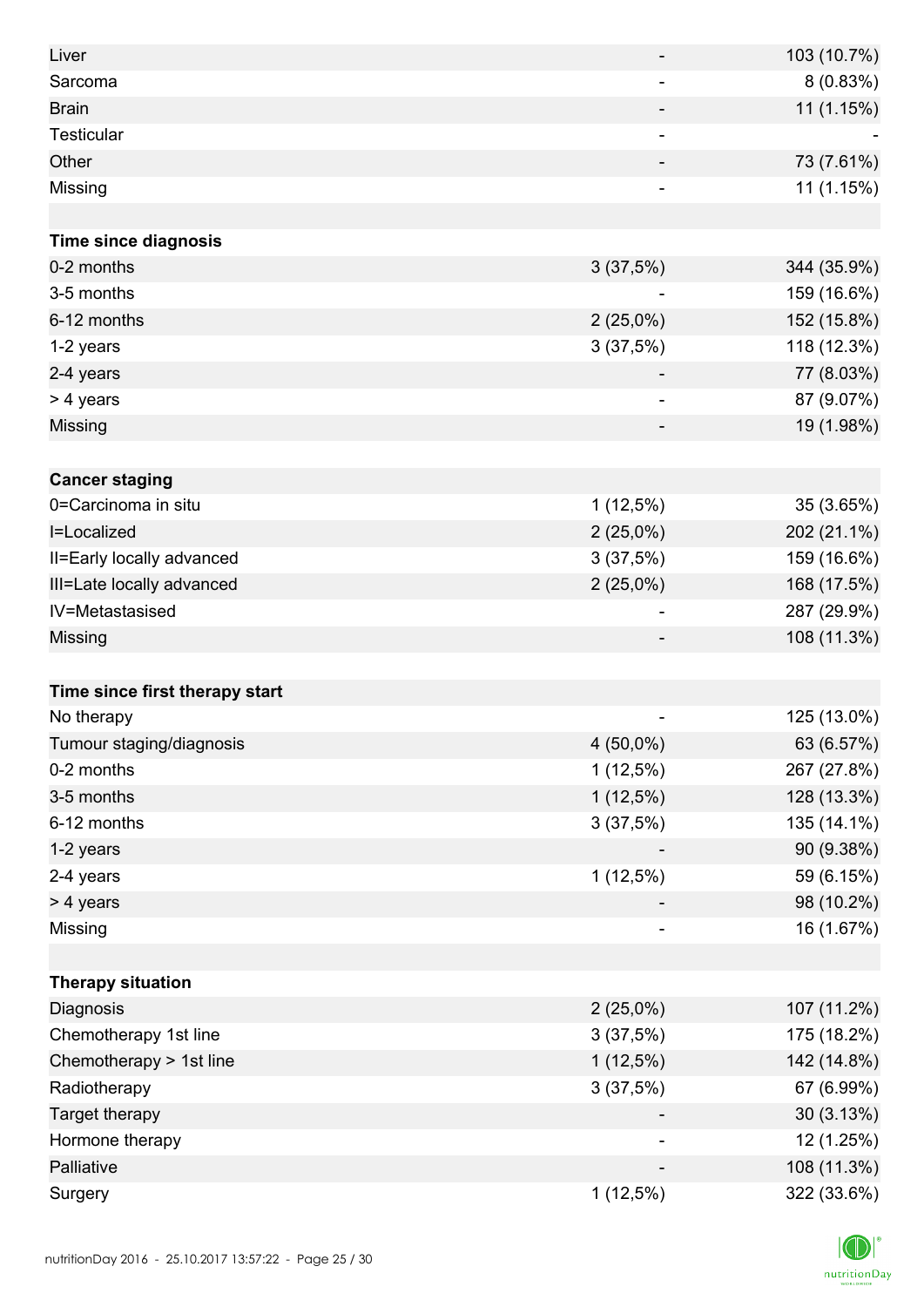| Cancer related complications                   | $1(12,5\%)$ | 57 (5.94%)  |
|------------------------------------------------|-------------|-------------|
| Therapy related complications                  |             | 36 (3.75%)  |
| Missing                                        |             | 13 (1.36%)  |
|                                                |             |             |
| <b>Infections</b>                              |             |             |
| None                                           | 7(87,5%)    | 731 (76.2%) |
| Local                                          |             | 136 (14.2%) |
| General                                        |             | 70 (7.30%)  |
| Missing                                        | $1(12,5\%)$ | 22 (2.29%)  |
|                                                |             |             |
| <b>Nutrition Treatment</b>                     |             |             |
| No special diet                                | $8(100\%)$  | 453 (47.2%) |
| Individualized diet plan                       |             | 228 (23.8%) |
| Energy rich/protein rich ONS                   |             | 120 (12.5%) |
| Enteral nutrition (via NGT/PEG)                |             | 52 (5.42%)  |
| <b>Parenteral nutrition</b>                    |             | 128 (13.3%) |
| ONS enriched with special nutrients            |             | 19 (1.98%)  |
| Special nutrients (EPA, branched chained amino |             | 7(0.73%)    |
| acids, glutamine, arginine, carnitine)         |             |             |
| Personal preferences                           | 1(12,5%)    | 109 (11.4%) |
| Counselling                                    |             | 54 (5.63%)  |
| Other                                          |             | 27 (2.82%)  |
| Missing                                        |             |             |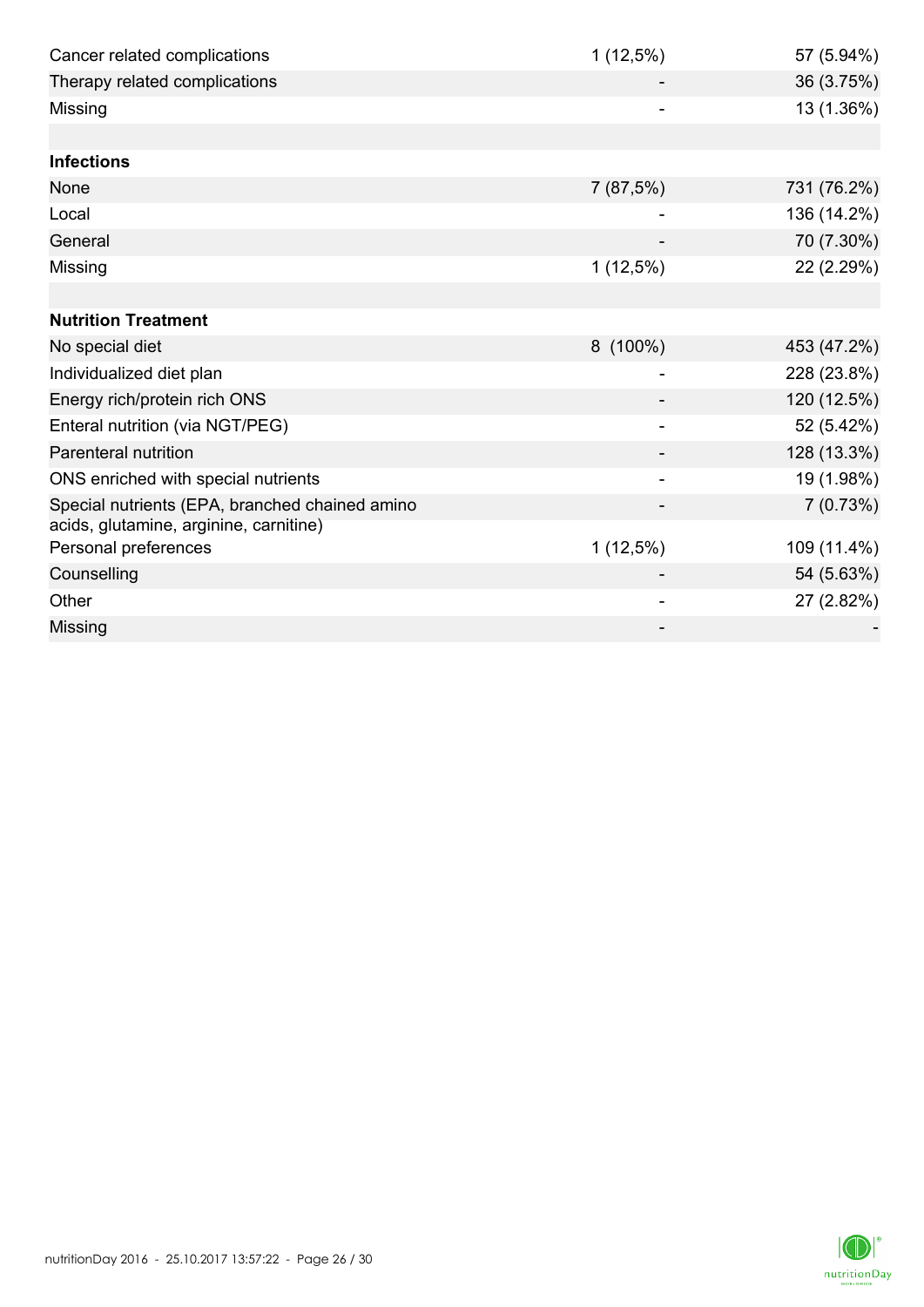|                                             | <b>YOUR RESULTS</b> | <b>REFERENCE RESULTS</b> |
|---------------------------------------------|---------------------|--------------------------|
| Number of patients completing Sheet 3_onco: | 8                   | 951                      |
| Body weight prior to becoming ill           | 81 [67-105]         | 70 [22-180]              |
| <b>Actual body weight</b>                   | 69 [55-93]          | 63 [21-128]              |
| Change in weight was                        |                     |                          |
| Intentional                                 | ٠                   | 31 (3.23%)               |
| Unintentional                               | 3(37,5%)            | 607 (63.3%)              |
| Weight is stable                            | $5(62,5\%)$         | 154 (16.1%)              |
| Missing                                     |                     | 30 (3.13%)               |
| During the last week                        |                     |                          |
| Patients who have had pain:                 |                     |                          |
| Not at all                                  | $2(25,0\%)$         | 329 (34.3%)              |
| A little                                    |                     | 263 (27.4%)              |
| Quite a bit                                 | $1(12,5\%)$         | 161 (16.8%)              |
| Very much                                   | 5(62,5%)            | 107 (11.2%)              |
| Missing                                     |                     | 87 (9.07%)               |
| Patients who needed a rest:                 |                     |                          |
| Not at all                                  | 2(25,0%)            | 230 (24.0%)              |
| A little                                    | $2(25,0\%)$         | 279 (29.1%)              |
| Quite a bit                                 | $1(12,5\%)$         | 212 (22.1%)              |
| Very much                                   | 3(37,5%)            | 125 (13.0%)              |
| Missing                                     |                     | 95 (9.91%)               |
| Patients who felt weak:                     |                     |                          |
| Not at all                                  | 2(25,0%)            | 228 (23.8%)              |
| A little                                    | 2(25,0%)            | 266 (27.7%)              |
| Quite a bit                                 | 3(37,5%)            | 224 (23.4%)              |
| Very much                                   | $1(12,5\%)$         | 135 (14.1%)              |
| Missing                                     |                     | 92 (9.59%)               |
| Patients who felt depressed:                |                     |                          |
| Not at all                                  |                     | 348 (36.3%)              |
| A little                                    | 5(62,5%)            | 303 (31.6%)              |
| Quite a bit                                 | $1(12,5\%)$         | 125 (13.0%)              |
| Very much                                   | $2(25,0\%)$         | 72 (7.51%)               |
| Missing                                     |                     | 89 (9.28%)               |

#### *V. Oncology: Cancer patients - Appetite, food intake & quality of life ("Sheet 3 onco"):*

### **Patients who were tired:**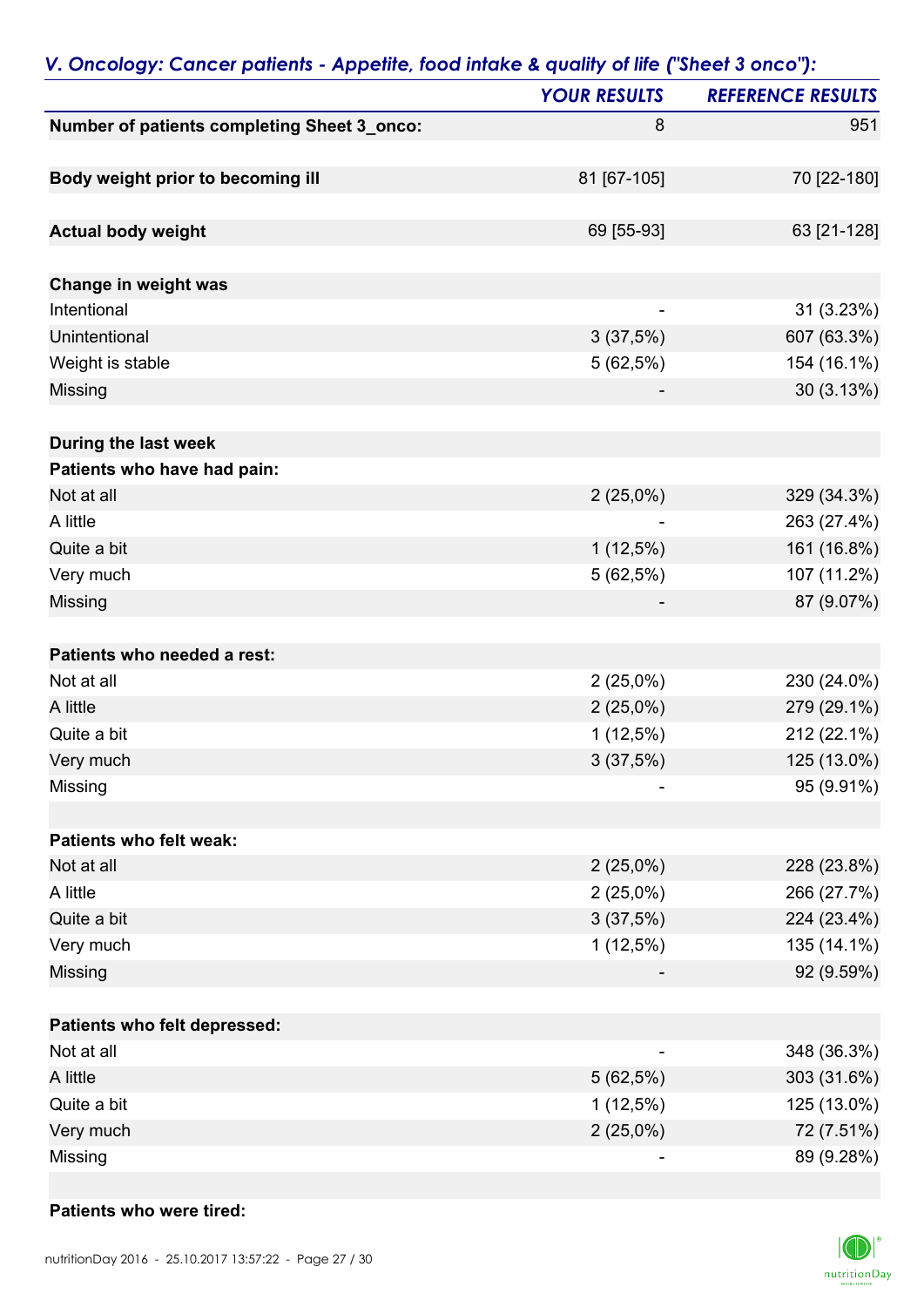| Not at all                                      | $1(12,5\%)$    | 241 (25.1%)              |
|-------------------------------------------------|----------------|--------------------------|
| A little                                        | 5(62,5%)       | 283 (29.5%)              |
| Quite a bit                                     |                | 213 (22.2%)              |
| Very much                                       | $2(25,0\%)$    | 116 (12.1%)              |
| Missing                                         |                | 89 (9.28%)               |
|                                                 |                |                          |
| Patients whose pain interfered with their daily |                |                          |
| activities:                                     |                |                          |
| Not at all                                      | $2(25,0\%)$    | 373 (38.9%)              |
| A little                                        | $4(50,0\%)$    | 220 (22.9%)              |
| Quite a bit                                     | $1(12,5\%)$    | 142 (14.8%)              |
| Very much                                       | $1(12,5\%)$    | 110 (11.5%)              |
| Missing                                         | $\overline{a}$ | 94 (9.80%)               |
|                                                 |                |                          |
| Patients who lacked appetite:<br>Not at all     |                |                          |
|                                                 | 3(37,5%)       | 347 (36.2%)              |
| A little                                        | 3(37,5%)       | 238 (24.8%)              |
| Quite a bit                                     | $1(12,5\%)$    | 149 (15.5%)              |
| Very much                                       | $1(12,5\%)$    | 113 (11.8%)              |
| Missing                                         |                | 95 (9.91%)               |
| <b>Just now</b>                                 |                |                          |
| Patients who have pain:                         |                |                          |
| Not at all                                      | 5(62,5%)       | 375 (39.1%)              |
| A little                                        |                | 304 (31.7%)              |
| Quite a bit                                     | $1(12,5\%)$    | 122 (12.7%)              |
| Very much                                       |                |                          |
| Missing                                         | $2(25,0\%)$    | 45 (4.69%)<br>98 (10.2%) |
|                                                 |                |                          |
| Patients who need a rest:                       |                |                          |
| Not at all                                      | $4(50,0\%)$    | 192 (20.0%)              |
| A little                                        | $1(12,5\%)$    | 322 (33.6%)              |
| Quite a bit                                     | $1(12,5\%)$    | 230 (24.0%)              |
| Very much                                       | $2(25,0\%)$    | 98 (10.2%)               |
| Missing                                         |                | 96 (10.0%)               |
|                                                 |                |                          |
| Patients who feel weak:                         |                |                          |
| Not at all                                      | $4(50,0\%)$    | 209 (21.8%)              |
| A little                                        | $1(12,5\%)$    | 313 (32.6%)              |
| Quite a bit                                     |                | 219 (22.8%)              |
| Very much                                       | 3(37,5%)       | 99 (10.3%)               |
| Missing                                         |                | 98 (10.2%)               |
|                                                 |                |                          |
| Patients who are depressed:                     |                |                          |
| Not at all                                      | $4(50,0\%)$    | 375 (39.1%)              |
|                                                 |                |                          |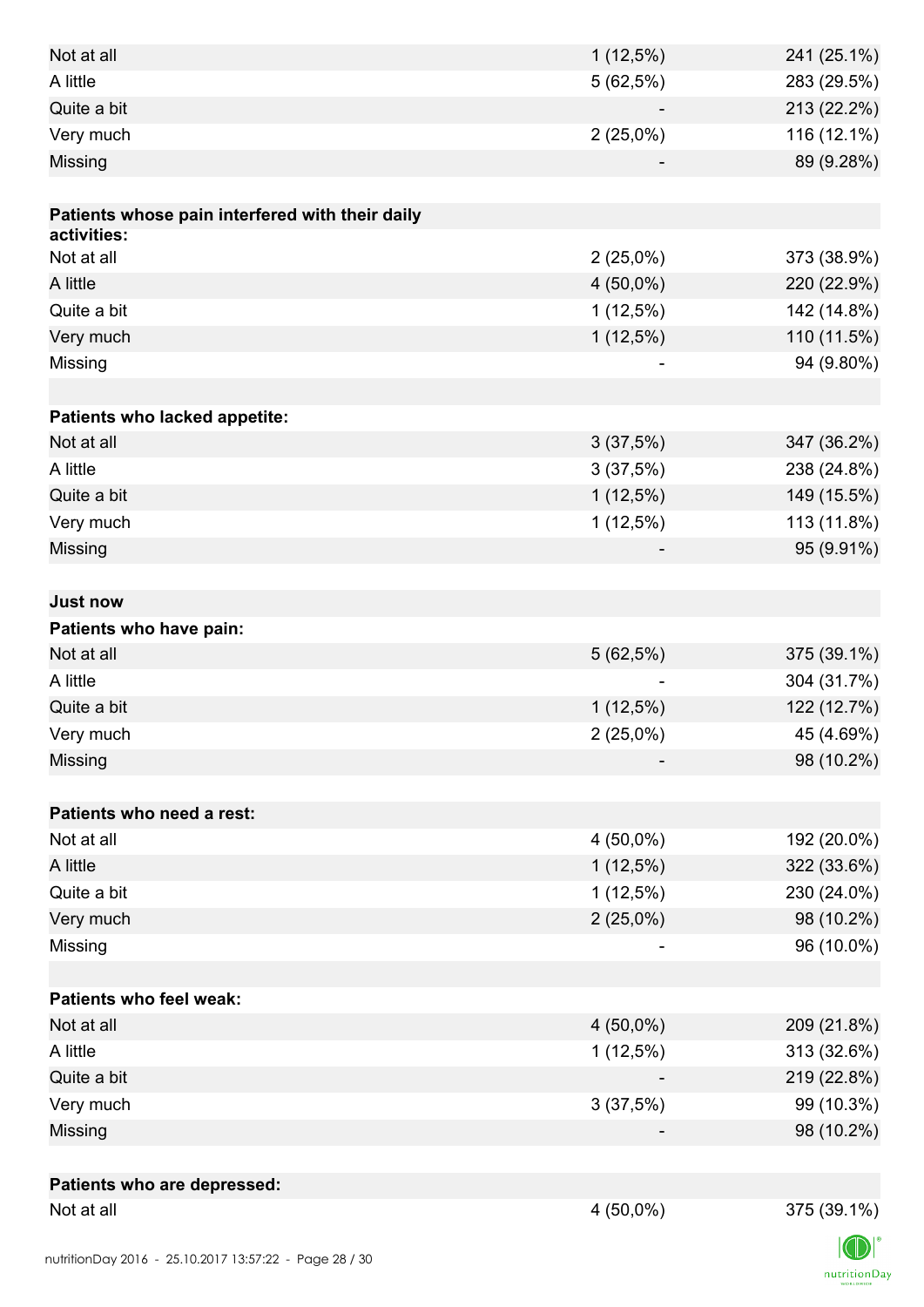| A little                                        | $1(12,5\%)$              | 314 (32.7%) |
|-------------------------------------------------|--------------------------|-------------|
| Quite a bit                                     | $2(25,0\%)$              | 116 (12.1%) |
| Very much                                       | $1(12,5\%)$              | 39 (4.07%)  |
| Missing                                         |                          | 96 (10.0%)  |
|                                                 |                          |             |
| Patients who are tired:                         |                          |             |
| Not at all                                      | 5(62,5%)                 | 222 (23.1%) |
| A little                                        |                          | 343 (35.8%) |
| Quite a bit                                     | $1(12,5\%)$              | 197 (20.5%) |
| Very much                                       | $2(25,0\%)$              | 82 (8.55%)  |
| Missing                                         |                          | 94 (9.80%)  |
|                                                 |                          |             |
| Patients whose pain interferes with their daily |                          |             |
| activities:                                     |                          |             |
| Not at all                                      | 5(62,5%)                 | 339 (35.3%) |
| A little                                        |                          | 259 (27.0%) |
| Quite a bit                                     | $1(12,5\%)$              | 154 (16.1%) |
| Very much                                       | $2(25,0\%)$              | 80 (8.34%)  |
| Missing                                         |                          | 100 (10.4%) |
|                                                 |                          |             |
| Patients who lack appetite:                     |                          |             |
| Not at all                                      | $6(75,0\%)$              | 327 (34.1%) |
| A little                                        |                          | 264 (27.5%) |
| Quite a bit                                     |                          | 157 (16.4%) |
| Very much                                       | $2(25,0\%)$              | 92 (9.59%)  |
| Missing                                         |                          | 99 (10.3%)  |
|                                                 |                          |             |
| Reasons for change in appetite/food intake      |                          |             |
| Nausea/Vomiting<br>Inflammation in mouth        | $1(12,5\%)$              | 154 (16.1%) |
|                                                 |                          | 55 (5.74%)  |
| Pain                                            |                          | 116 (12.1%) |
| Constipation                                    |                          | 64 (6.67%)  |
| Diarrhea                                        | $\overline{\phantom{a}}$ | 42 (4.38%)  |
| Change in taste/smell                           |                          | 104 (10.8%) |
| Early satiation/Loss of appetite                | $1(12,5\%)$              | 217 (22.6%) |
| Other                                           | $2(25,0\%)$              | 165 (17.2%) |
| Missing                                         | 1(12,5%)                 | 45 (4.69%)  |
|                                                 |                          |             |
| Maximum activity performed by patients          |                          |             |
| Able to do sports                               |                          | 38 (3.96%)  |
| Fully active                                    | $2(25,0\%)$              | 125 (13.0%) |
| Able to carry out light activities              | $4(50,0\%)$              | 184 (19.2%) |
| Able to carry out self care                     | $1(12,5\%)$              | 215 (22.4%) |
| Able to carry out limited self care             | $1(12,5\%)$              | 146 (15.2%) |
| Confined to bed or chair                        |                          | 142 (14.8%) |